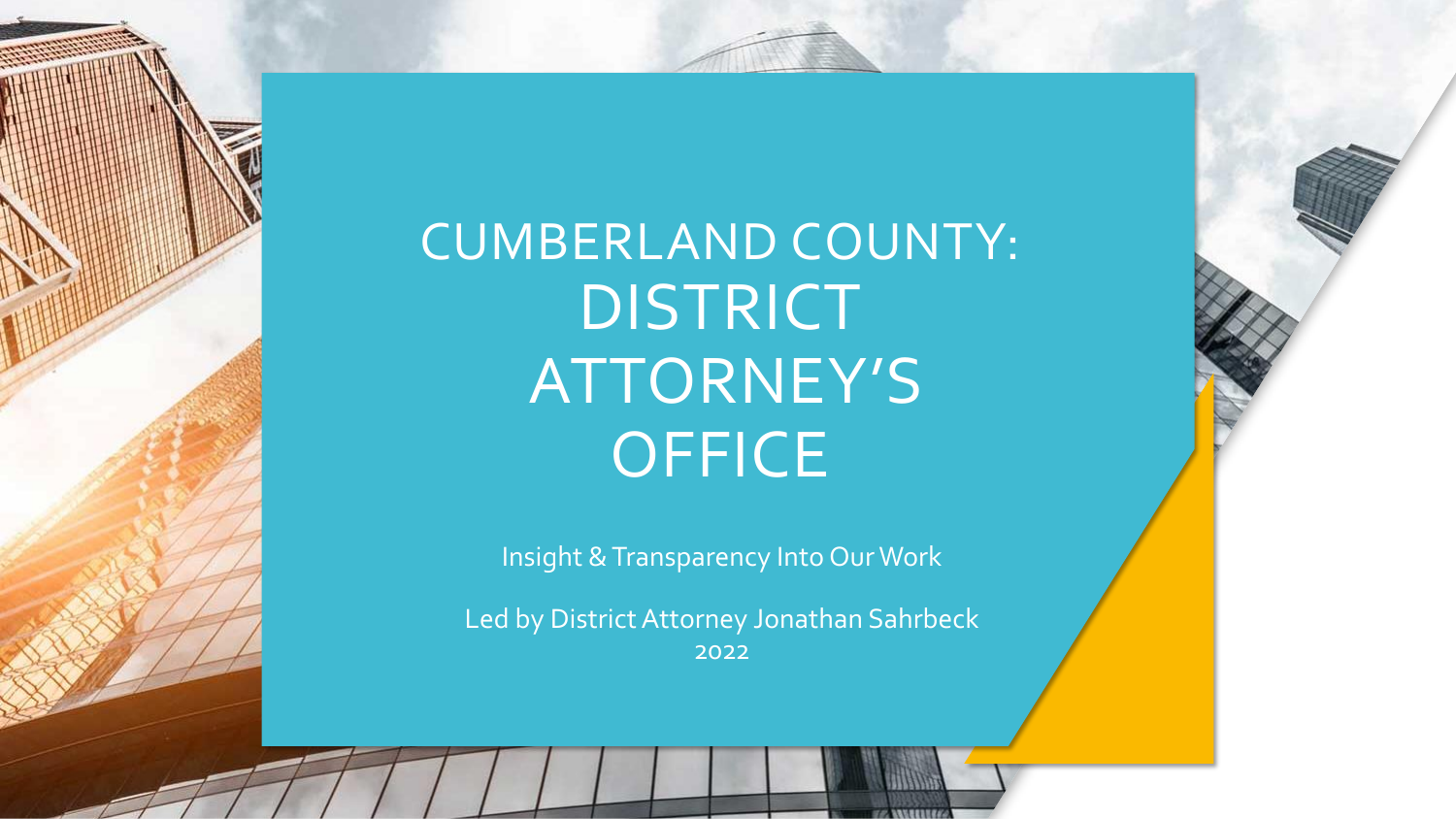### Goals Of This Presentation:

Familiarize Our Communities With the Duties & Policies of Our Office Increase Transparency In Our Methods of Court Proceedings and Prosecutions Provide Clarity Through Explanation Create a Dialogue

Highlight our Work in Community Outreach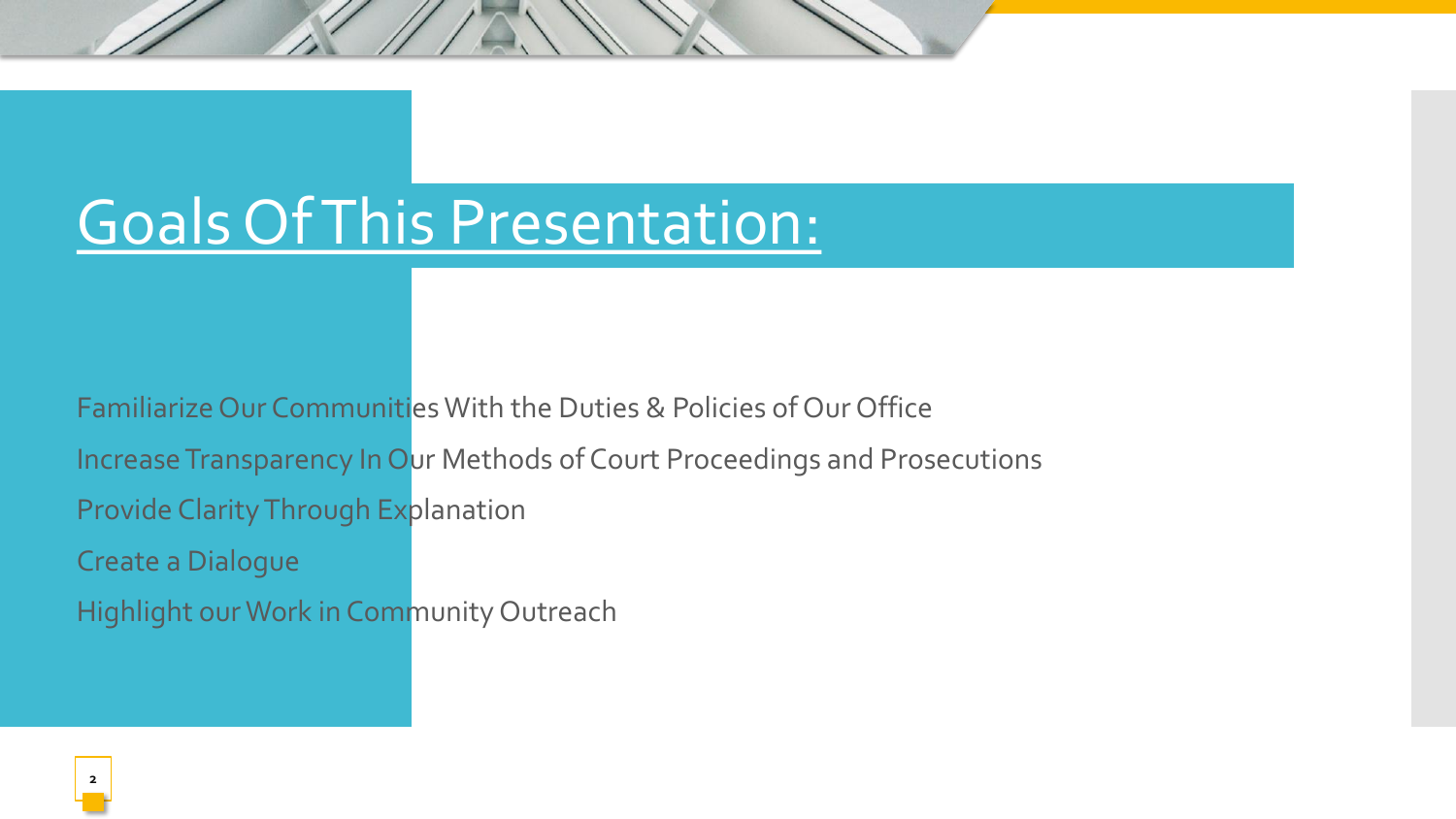### Presentation Outline

Meet the Prosecutors

Office Operations

-Trainings

-6<sup>th</sup> Amendment

-Technology: Digital Pro Se Discovery &

-Addressing Covid-19 & Criminal Court Filings

Exploring Conviction Alternatives & Incarceration Processes

-Diversion: Restorative Justice & Instituted Compliance

-Changes to Incarceration Methods: Bail & Public Safety Risks

Addressing Issues With Highest Community Impacts

-Substance Use Disorder & Mental Health

-Juvenile Division

-Domestic Violence & Sexual Assault

-Human Trafficking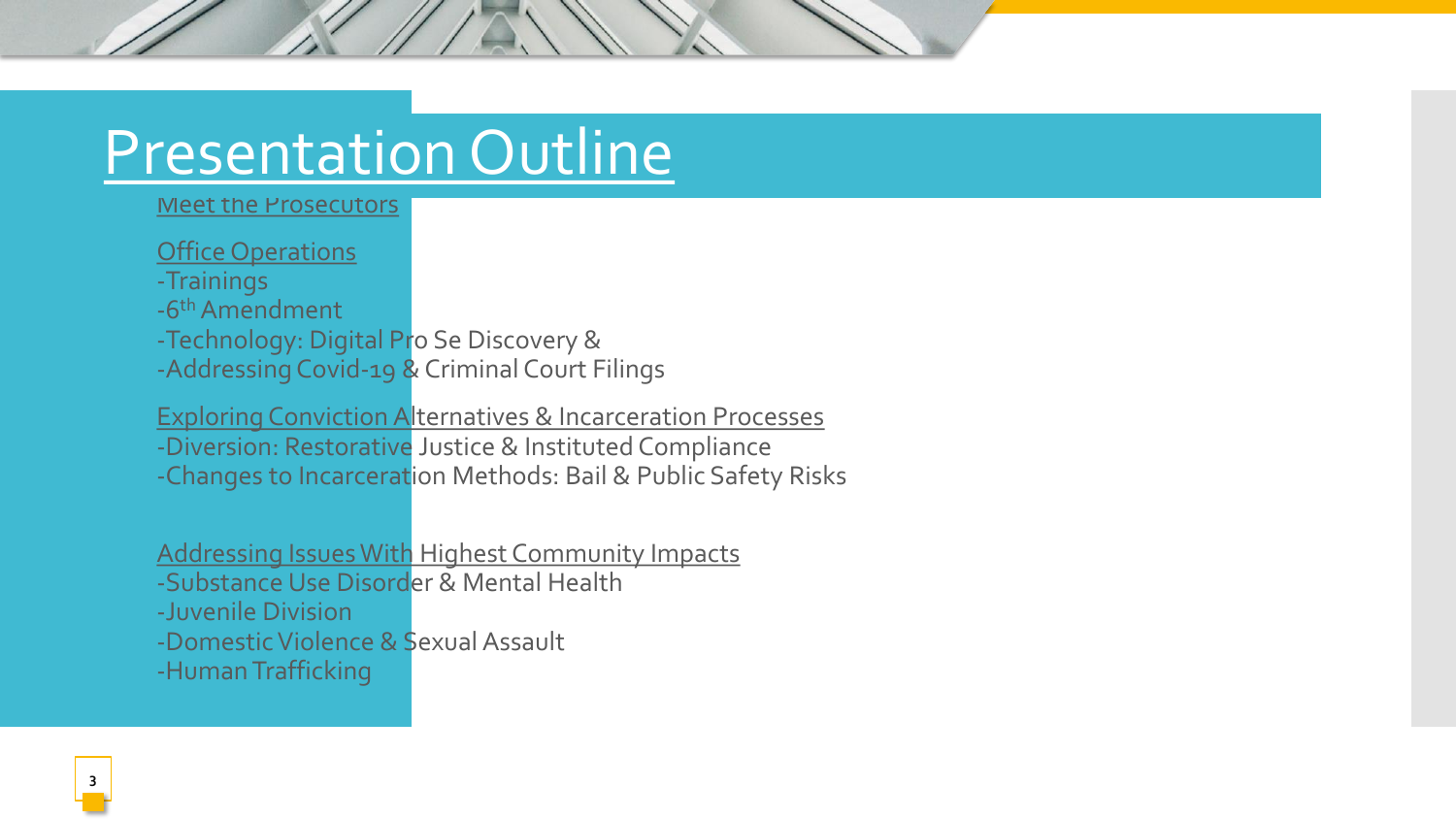# *The District Attorney's Office*

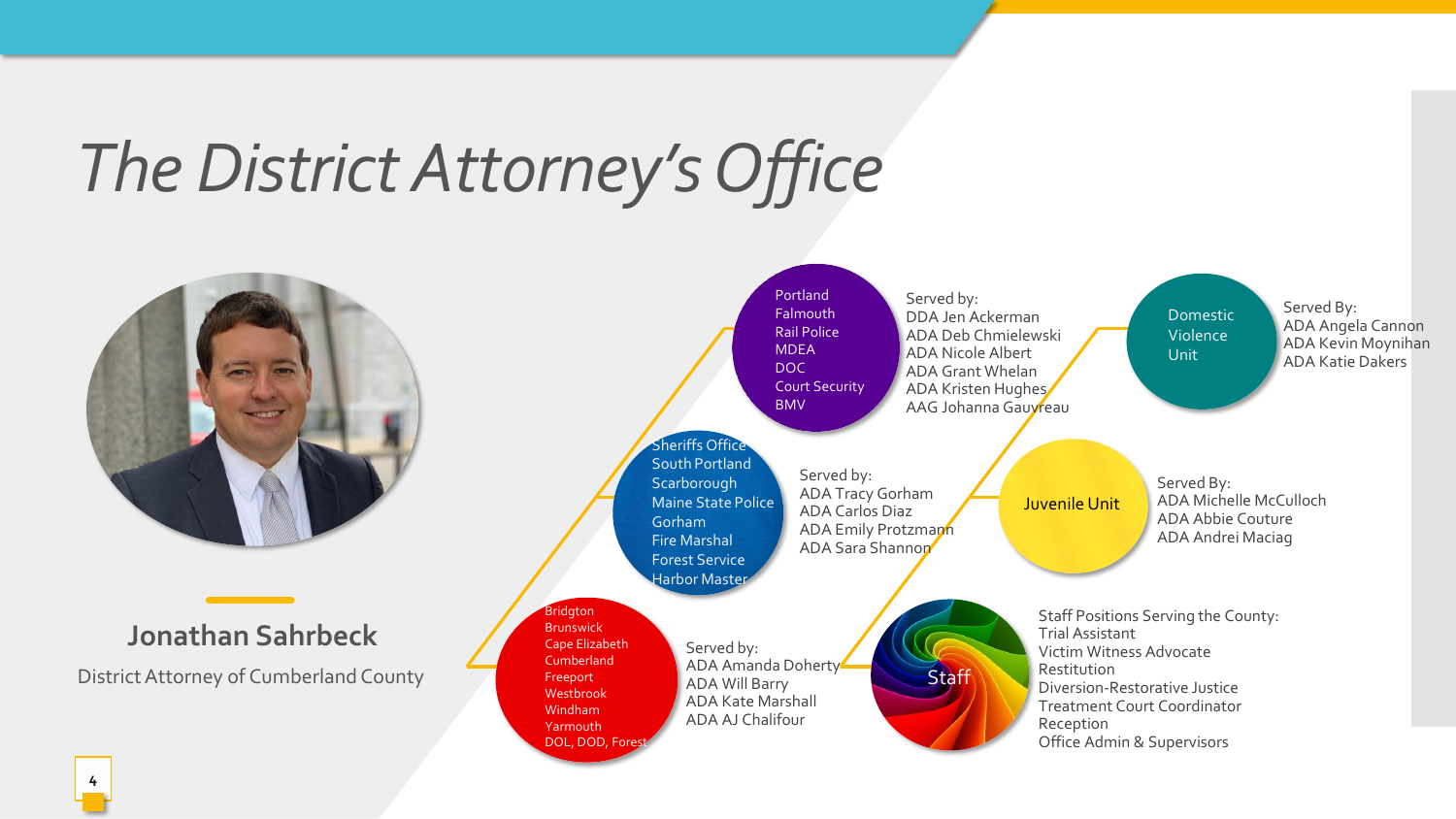

Operations: Ongoing training is a requirement in our office

*see next slide for recent trainings*

We stay informed to provide the knowledge, empathy, justice, and a person-first, traumainformed, equitable & evidence-based approach to our prosecution.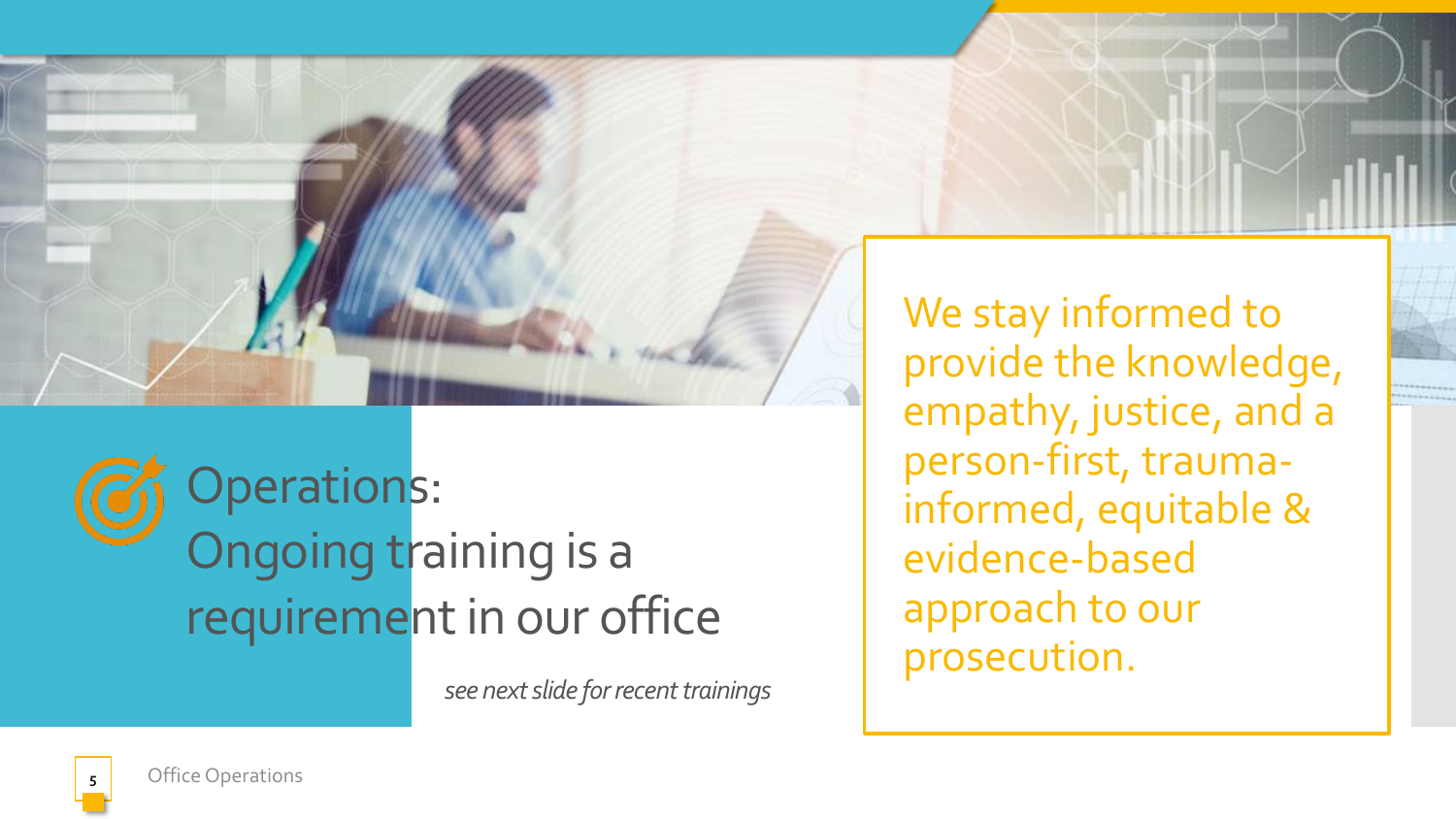## Recent Trainings

#### 2021: 3 Session Training

1. dee Clarke [Survivor Speak] on Human Trafficking and Sexploitation 2. Emily Rines [United Way of Southern Maine] + Rebecca Hoffmann-Frances [Maine Behavioral Health] on Adverse Childhood Experiences 3. Ruby Parker [Maine Resilience Building Network] on ACES & Resilience

2020: 6 Session Training

Laura Ligourni [Mindbridge] on Bias, Anti-Racism, Brain Development, ACES, & Community Outreach

2019: DA Jarvis Parsons [Bravos County, Texas] on Implicit Bias

2019: Visit to Maine Correctional Center to hear from prison staff and residents about the available programs and what it is really like at MCC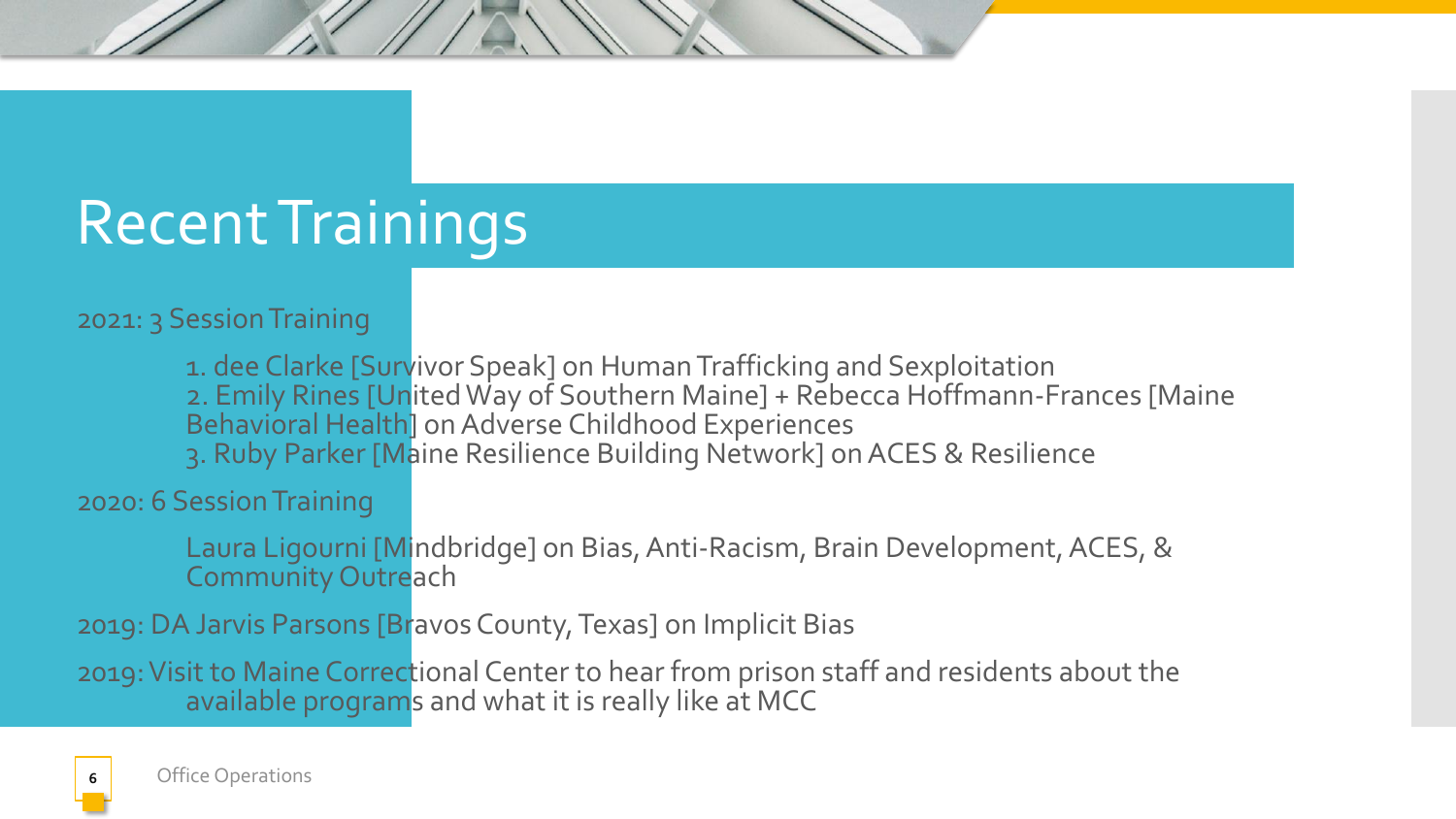# Covid-19 & Our Office

Our Office worked throughout the pandemic (including the shutdown) navigated by District Attorney Sahrbeck. We followed CDC guidance at every step, and made efforts to protect our co-workers and ourselves from spreading the virus. We have been lucky in this regard, and our hearts go out to all those who continue to be impacted by Covid-19.

Due to the shutdown Grand Jury proceedings and Jury Trials were halted, creating a backlog of cases. We are continuing to work through the existing increase in cases and the impact of the Court shutdown, and are confident that case numbers will return to normal levels.

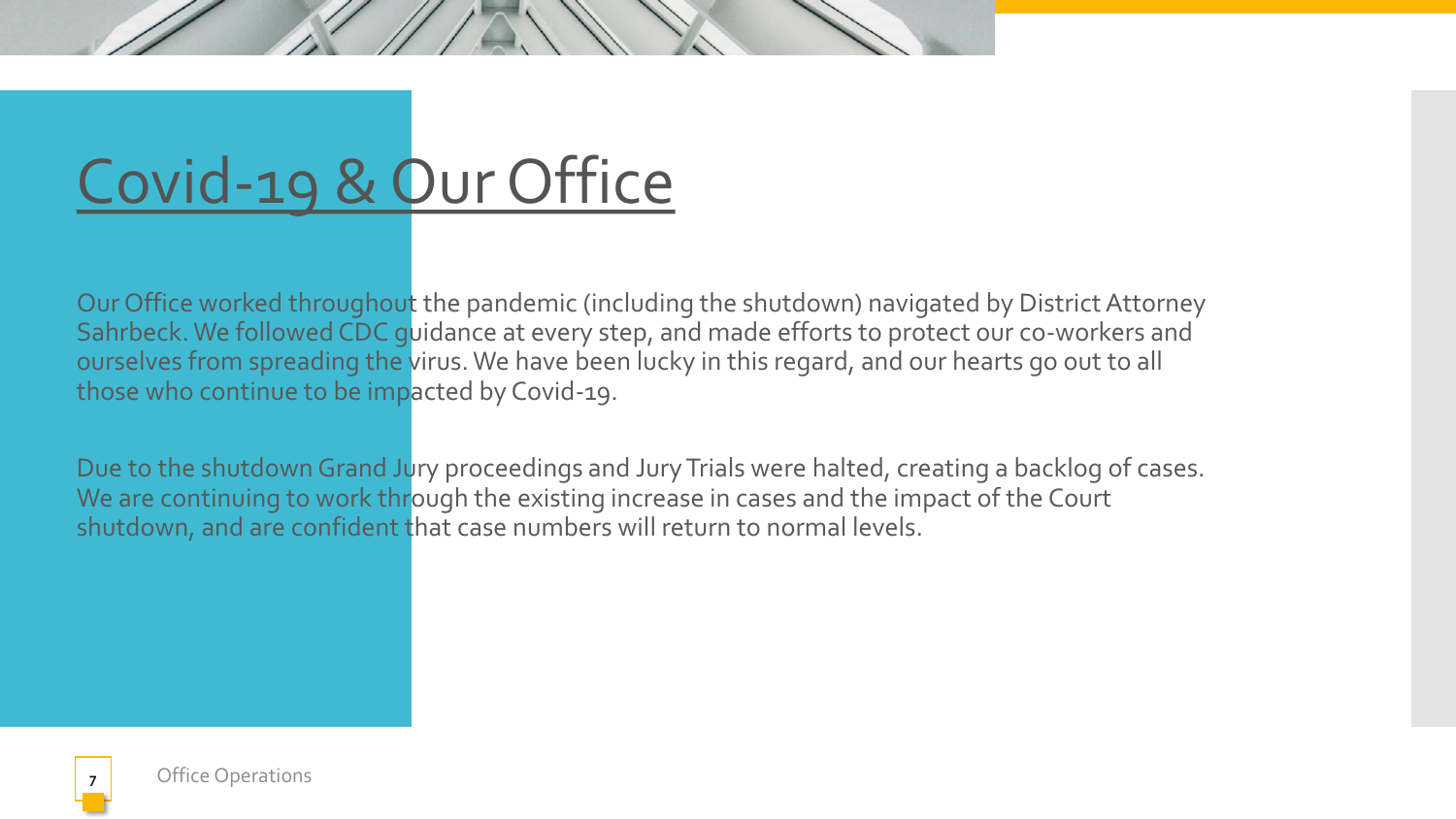### Covid-19

#### Covid-19 & Criminal Cases: Transparency In Felony & Misdemeanor Crimes

Our office took proactive steps in March 2020 when we realized the coming circumstances due to the court shutdown. We screened cases in a manner that recognized the limited court events & we tried innovative ways to divert cases without the court system (like restorative justice). We also looked at pending cases through this lens & made decisions on whether continued prosecution was still "in the interest of justice".

We have seen a 67.1% increase in pending Felony cases from March 2019 to March 2022 (777 cases to 1,298 cases respectively) in Cumberland County

 Other Counties in Maine report similar data Androscoggin County: 92.2% Increase in Felony Cases Kennebec County: 89.6% Increase in Felony Cases Penobscot County: 77.8% Increase in Felony Cases York County: 56.4 % Increase in Felony Cases

We have seen a 43% increase in pending misdemeanor cases from March 2019 to March 2022 (2447 to 3654, respectively)

Other Counties in Maine report similar misdemeanor data Androscoggin County: 71.4% increase Kennebec County: 72.6 % increase Penobscot County: 118.5% increase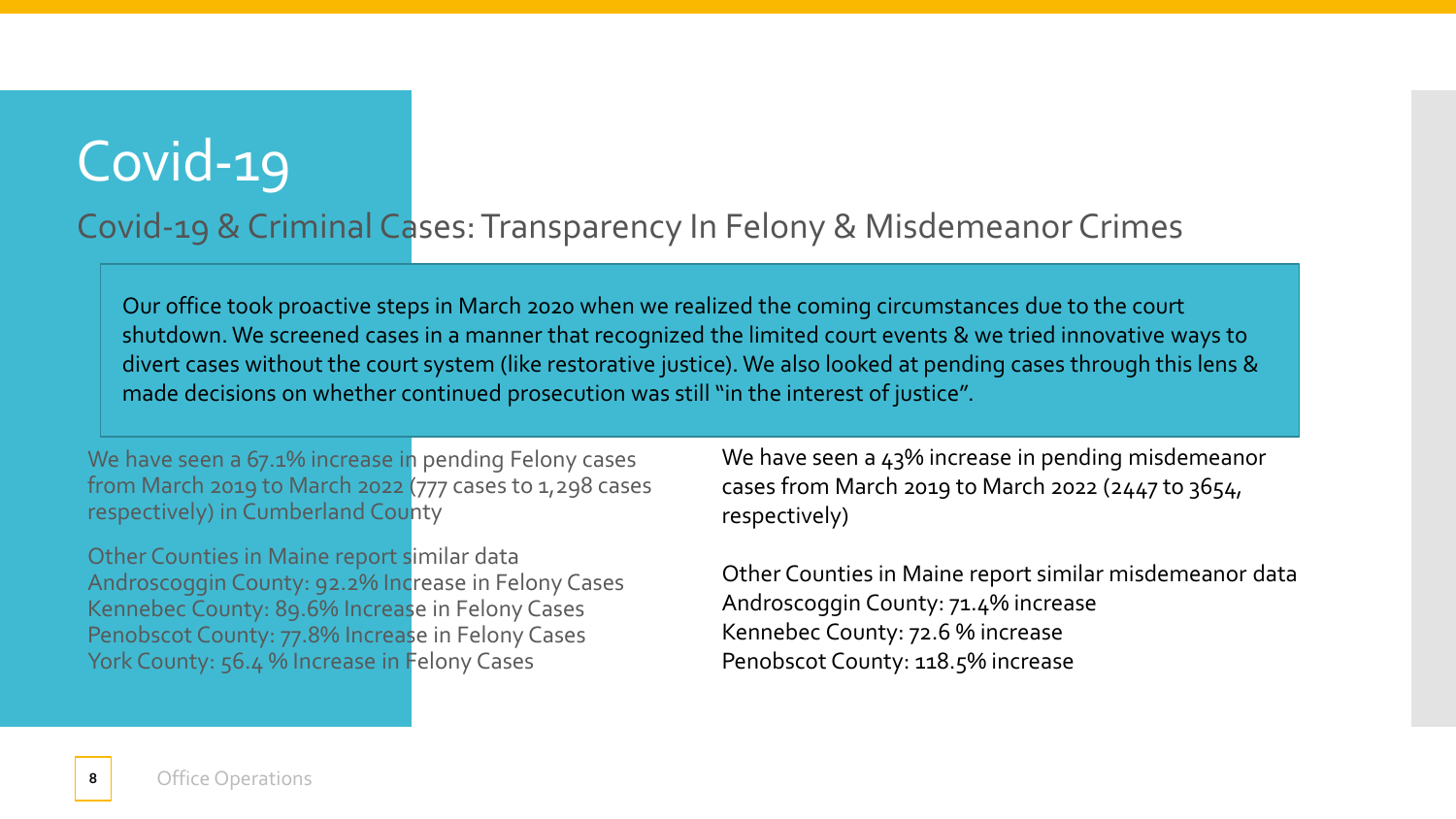### Overall Court Filings New criminal cases enter our office every day, but not every case is filed with the Court.

When the pandemic began, we realized that a backlog of cases would occur in the Court. In the interest of Justice, we took steps to address that issue in our County.

Police Departments made efforts by bringing in less cases for us to review (21% less)

Our office made efforts to decrease the number of cases we charged (23% less)

Percentages above reflect the years 2019 and 2021, respectively.

| # Of Cases To Enter The DA's<br><b>Office for Review Per Year</b> | # Of Cases Filed With The<br><b>Court Per Year</b> |
|-------------------------------------------------------------------|----------------------------------------------------|
| 2016: 11,055 Cases                                                | 2016: 7775 Cases                                   |
| 2017: 10,589 Cases                                                | 2017: 7410 Cases                                   |
| 2018: 11,055 Cases                                                | 2018: 7005 Cases                                   |
| 2019: 10,749 Cases                                                | 2019: 7031 Cases                                   |
| 2020: 9281 Cases                                                  | 2020: 5823 Cases                                   |
| 2021: 8458 cases                                                  | 2021: 5381 Cases                                   |

Overall, Court filings are significantly down and we are proud to continue to do all we can to help the Court complete this process.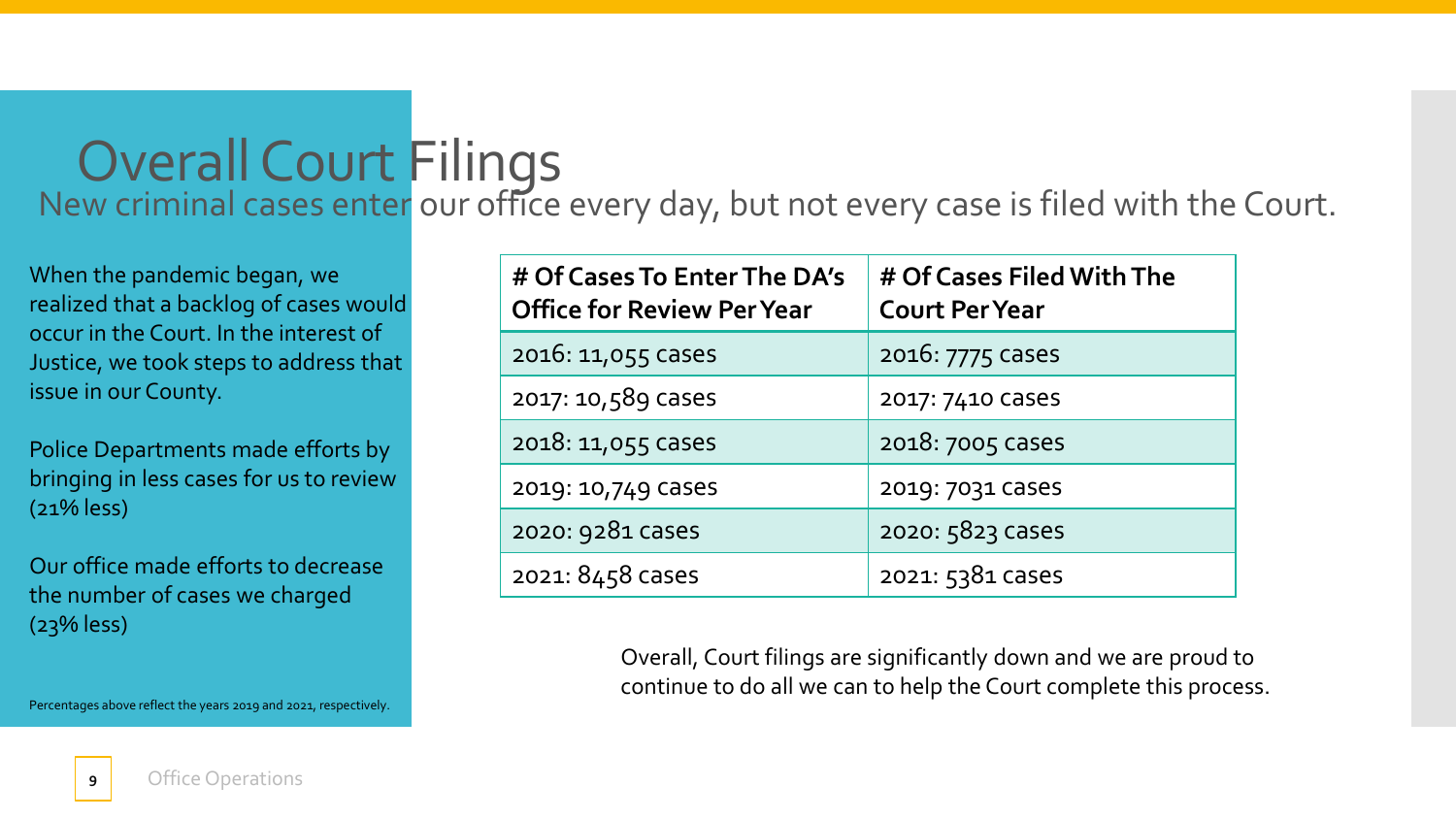# The 6<sup>th</sup> Amendment: New Policy When Speaking to Defendants

The Maine legislature enacted a law that prohibits Prosecutors from speaking with unrepresented Defendants unless they have signed a form waiving their right to defense counsel. Every person in Maine charged with a crime has a right to defense counsel, and we abide by this law change.

If you are criminally charged by our Office, you must sign a waiver in Court after being informed of your rights in order to speak with a prosecutor.

If you are in need defense counsel, please contact the Maine Commission for Indigent Legal Services at 207-287-3257, or contact any lawyer of your choosing.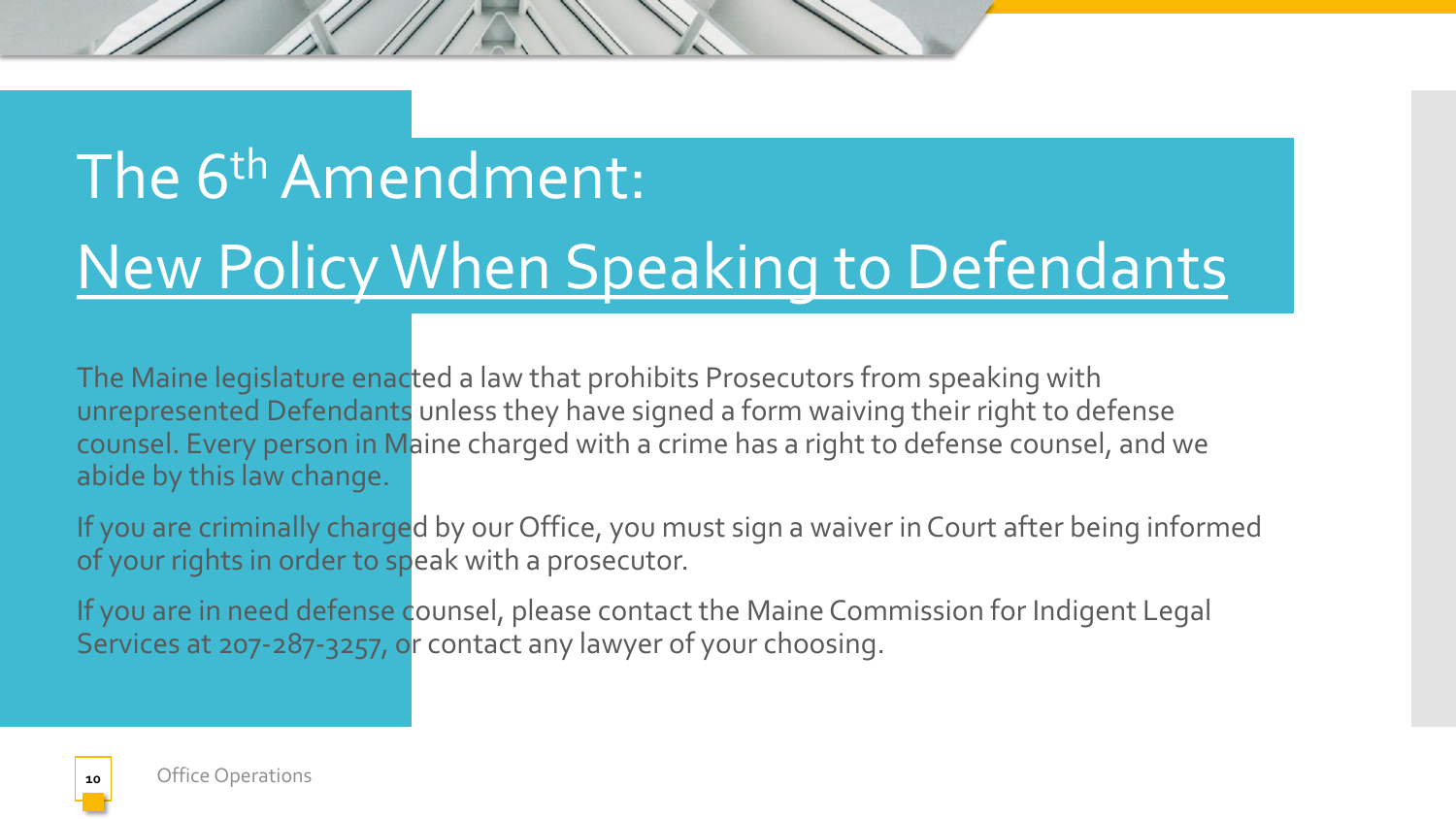# Choosing Not to Charge a Case: New Policy When Declining a Case

If our Office declines to prosecute a case, we will send a letter stating so to the address provided on the signed summons issued by a Law Enforcement Officer.

It is our hope that this policy will alleviate some concern with people who's cases we have chosen to decline, as well as provide them with the knowledge that they will not have to appear at their Court date previously issued on their summons.

We understand that a criminal charge can bring stress, anxiety, financial burdens, or could involve missing school or work to attend Court. We hope this helps to alleviate such hardships.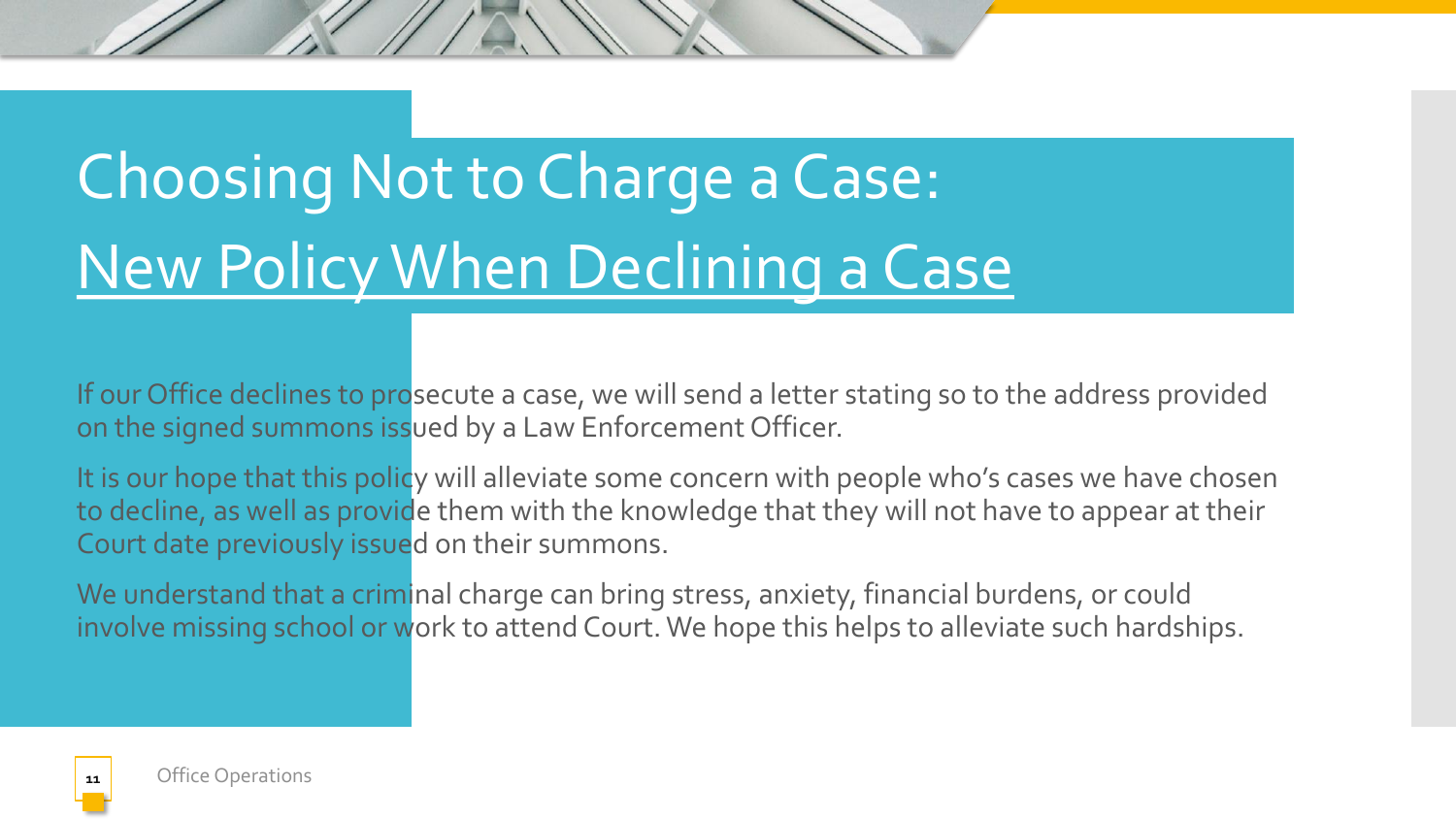

# Conviction Alternatives

*Not every case in our Office is seen in Court.*

*See the next few slides for details*

Under District Attorney Sahrbeck, we have implemented new programs to address an alleged crime without resulting in a conviction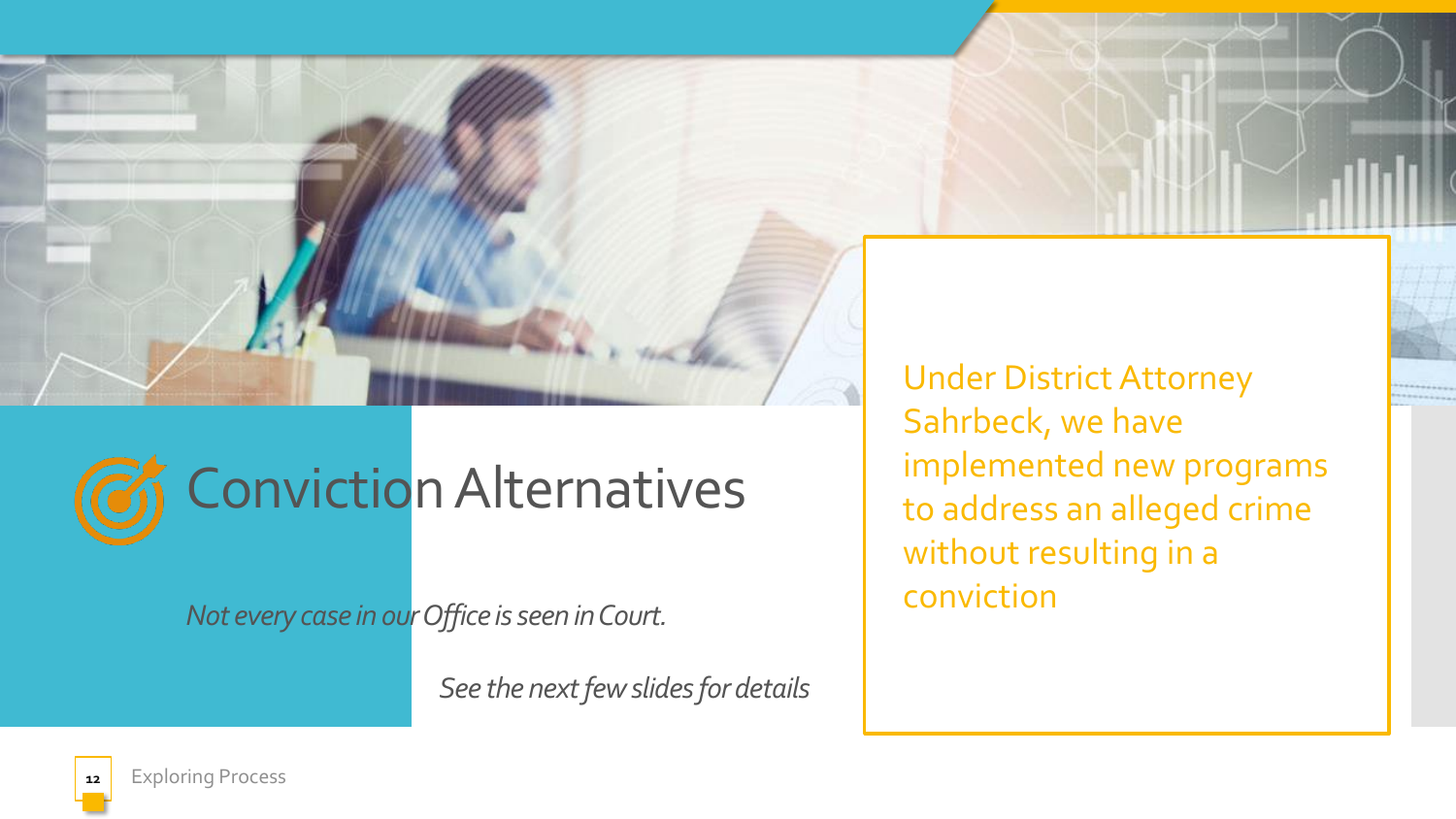# Diversion –What Is It?

If you have a low level, or first time offense, you could be offered an opportunity to avoid criminal charges through one of our diversion programs without entering the often lengthy Court process. These programs divert lower level offenses with a focus on restoring relationships between individuals & the community.

Restorative Justice Young Adult Program (18-25) Adult Program (25+) Instituted Compliance

Recently we began expanding Restorative Justice to include Deferred Dispositions, and cases with victims.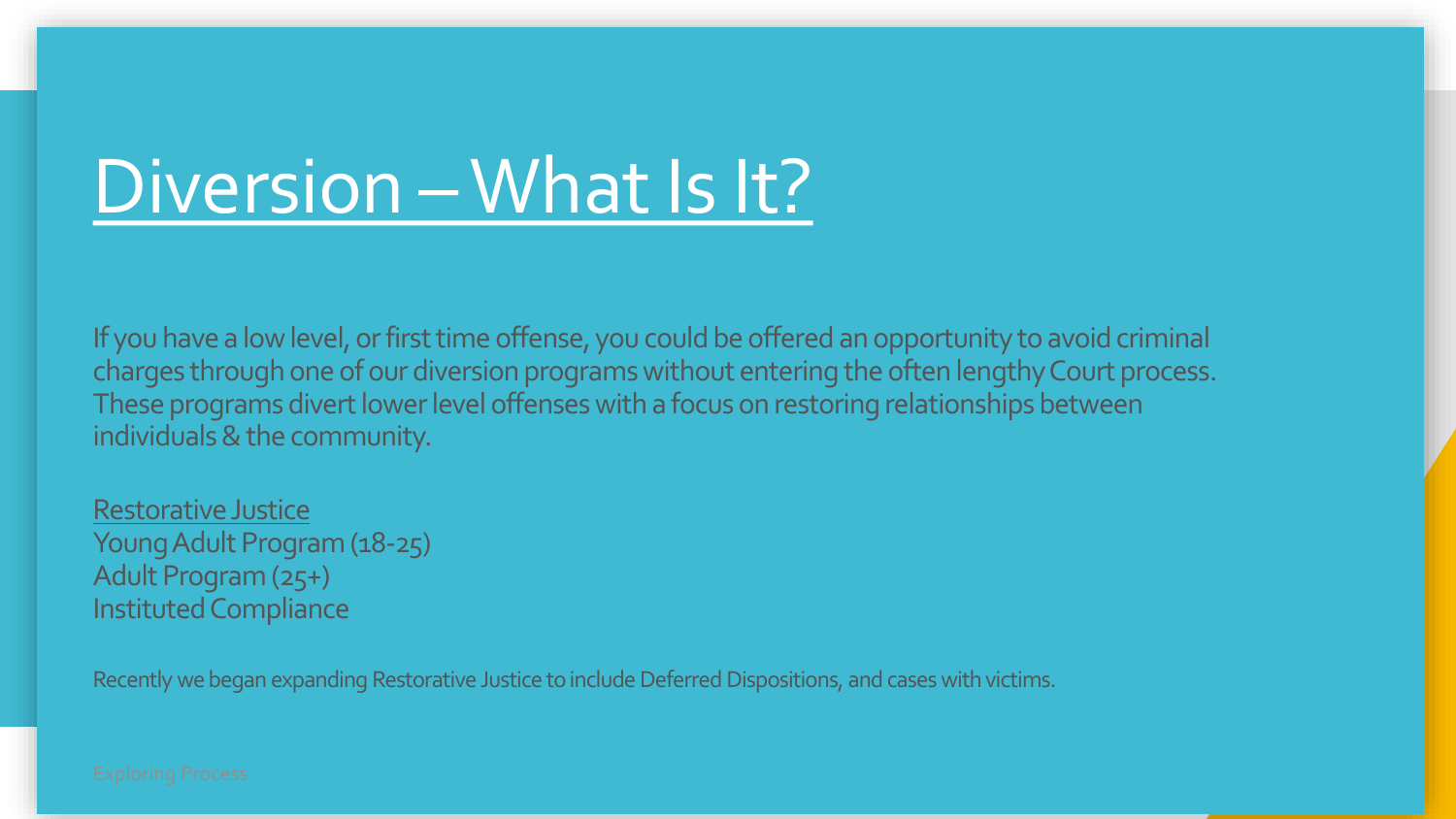### Diversion: Restorative Justice

**What Is It?**

An alternative to convictions for first offenders and low level offenses, with a third party creating a meeting between the offender and members of the community to discuss how the offense affects others. This method is known to reduce re-offenses.



Jane Doe stole a sweater from Macys. This was her first offense, and she was offered restorative justice. Jane agreed, and sent in her paperwork. Jane met with our third party, Fred, and Fred held a meeting with Jane and local Store Managers in our community to discuss how thefts impact them.Jane realized that her actions effect others, and her case was either charged, dismissed, or not filed with the Court.

**How Many Cases We See Vs. Re-Offenses**



2020: 122 Participants completed Restorative Justice, with 13 reoffending 2021: 139 Participants completed Restorative Justice, with 7 reoffending 2022: 38 Participants have completed the program so far this year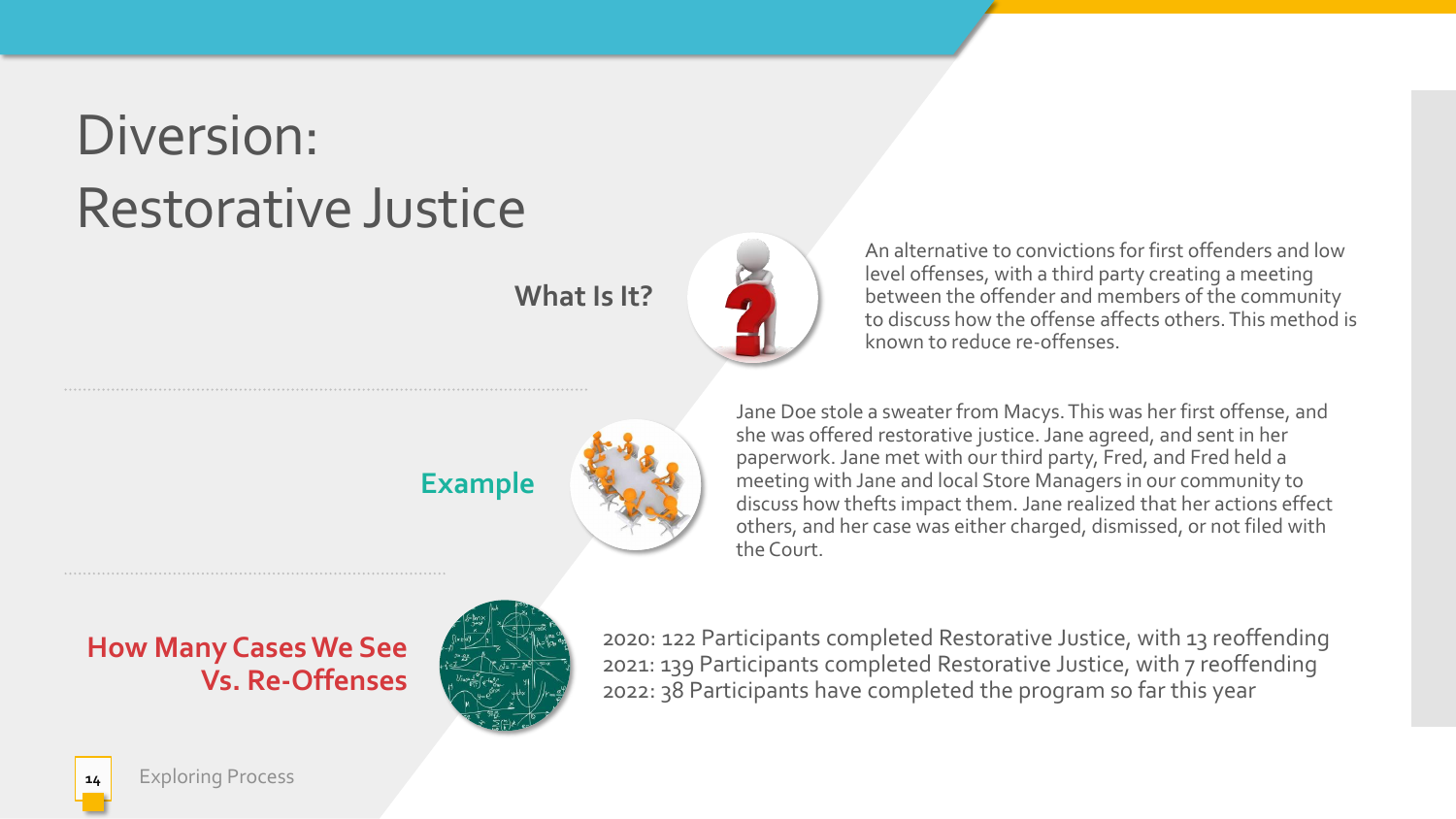## Diversion: Instituted Compliance

**What Is It?**



A person, in most cases, comes into compliance with the allegations of violating the law, and our office chooses not to prosecute the case. The exception being if a person is a repeat offender with a continued history that may constitute a public safety risk.

**Example**



John Doe forgot to register his car, and was issued a summons for operating an un-registered vehicle. He immediately registered his car. When the case got to our office, we performed a cursory registration check and saw he was in good standing. This case was not prosecuted, and a letter was sent to John informing him as such.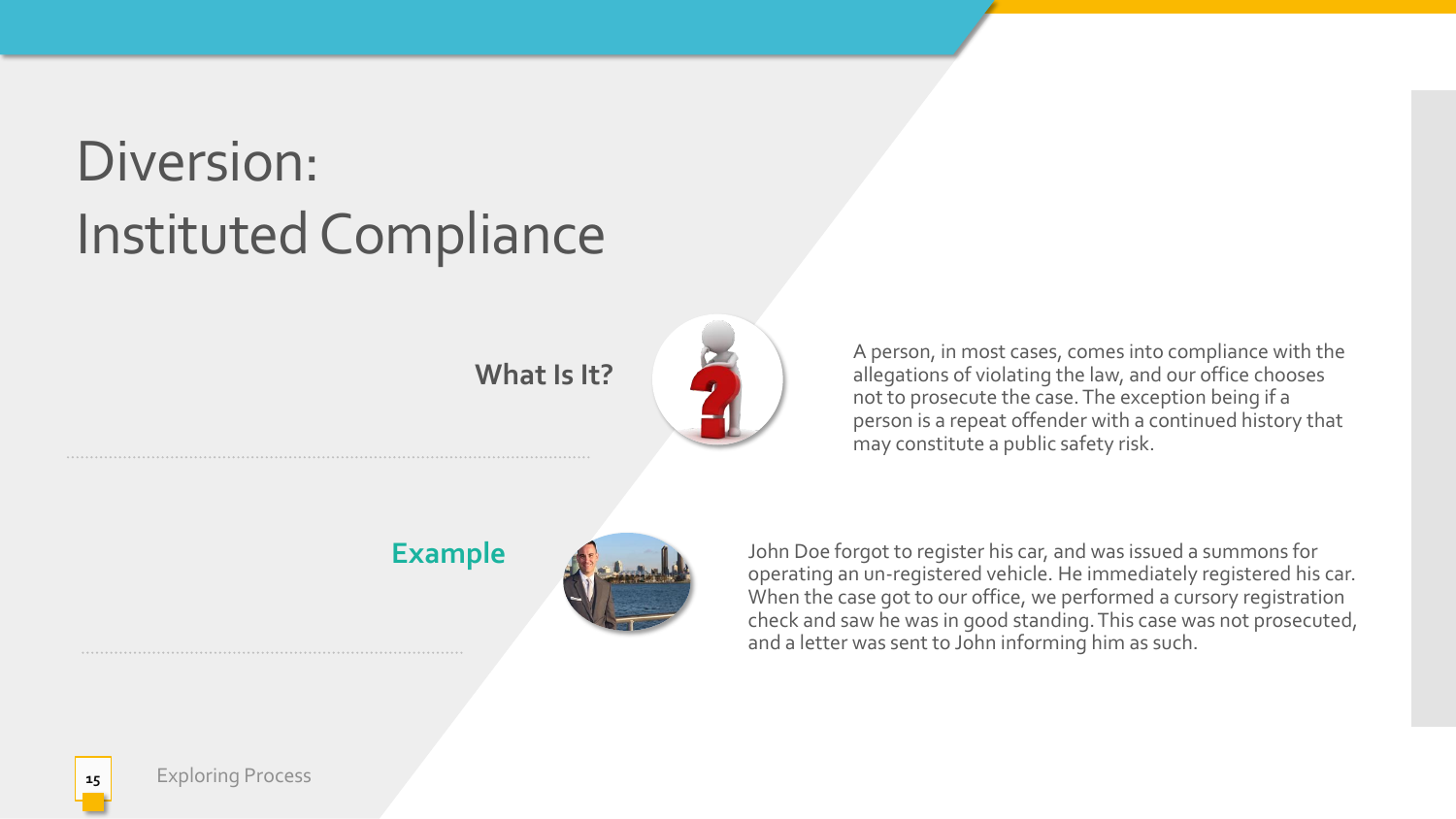

Exploring Process: Bail Reformation & Access to Alternatives to Incarceration

Prosecution is always evolving. We look for opportunities to make changes that are genuinely helpful to individuals and the community we serve. The way we look at cash bail has changed over the years

Methods to promote access for all are forthcoming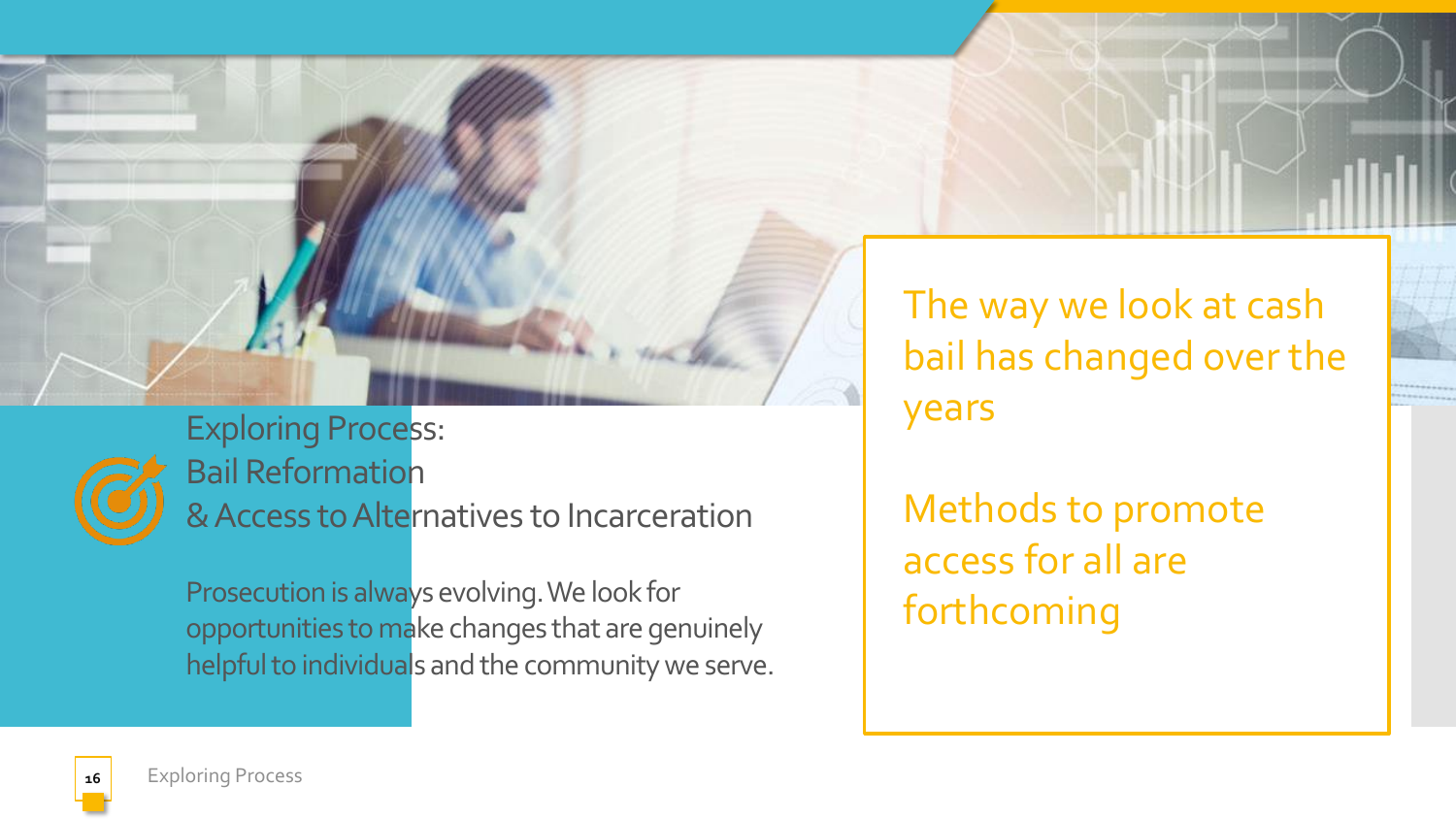# A New Approach to Bail

Its time we acknowledge the fact that a cash bail system is based on wealth, or the lack of it. Inherently flawed, it sometimes keeps poor people in jail, and often for non-violent offenses, and allows dangerous people back onto the street. We understand the negative impact that any incarceration, no matter the time period, can have on a person psychologically as well as on their housing, employment, and family (especially their children). Every 2-3 weeks, we review the bail of those incarcerated pre trial& re-address bail if a non-violent offender is being held on low cash bail & alternatives may be available for their release.

This is why we have been transitioning out of using cash bail, with the exception of crimes that are violent and pose a danger to the public. We work with Maine Pre Trial Service in this regard, where a condition of bail is to be supervised by this organization rather than cash bail for non-violent offenders, so that pre-trial incarceration is the exception as opposed to the rule.

Our new approach is reflected in the number of people being held pre-trial at Cumberland County Jail. In May 2019, 215 people were incarcerated pre-trial, and in March 2022, 167 people are being held. This constitutes about 4-5% of people

Of those 167 people, 70% of them have 2 or more cases and are being "held without bail" either on a bail or probation revocation motion allowed by the Court. The vast majority of the other 30% of people have a bail set at more than \$1000.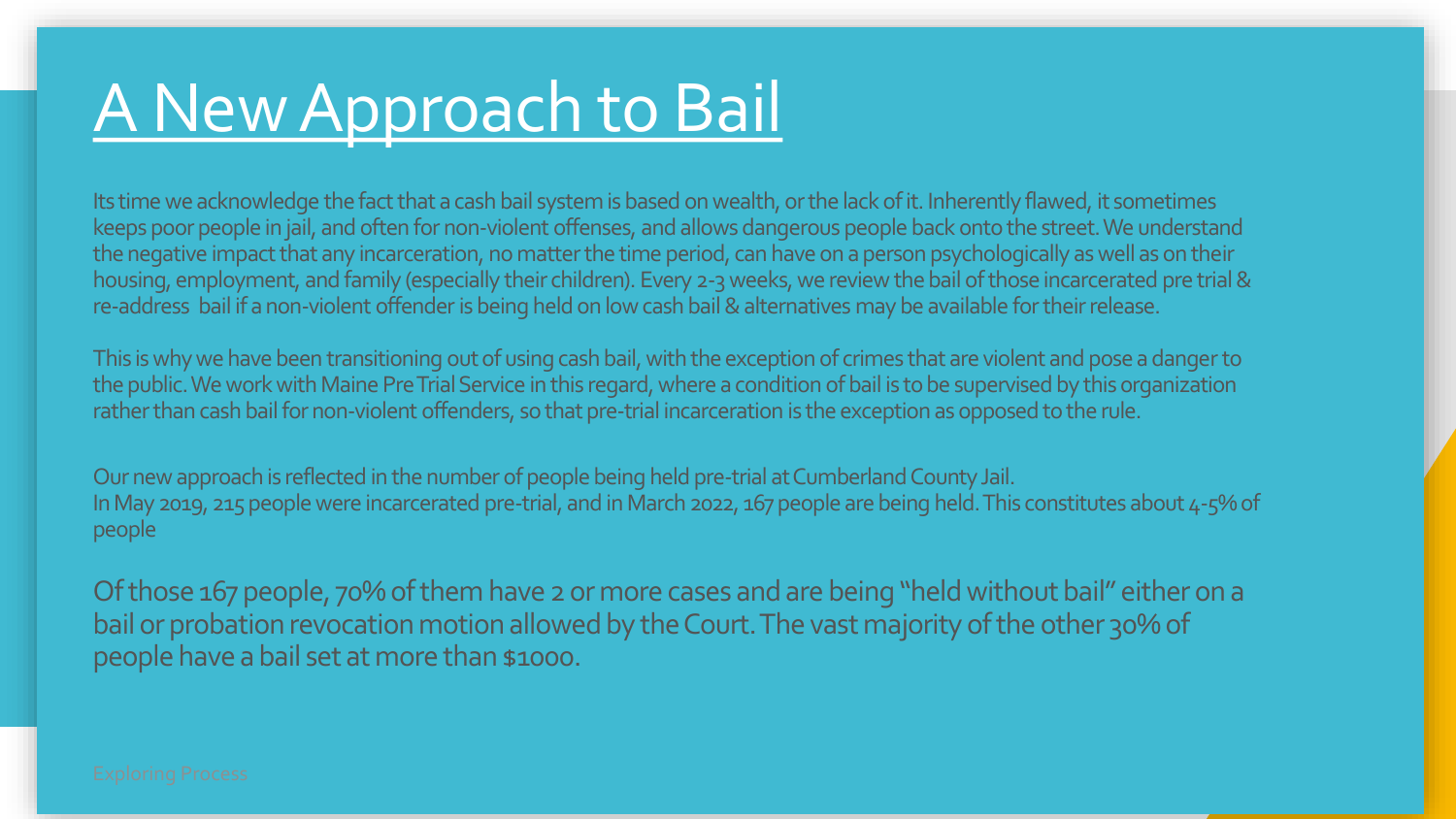

## Community Impacts: Substance Use Disorder & Mental Health

These two issues deeply impact our communities and are the primary reasons for many of our criminal cases.

What are we doing to help? 1. Active Community Coalition (CCCSUP) 2. Drug Court 3. Mental Health Court 4. Veterans Court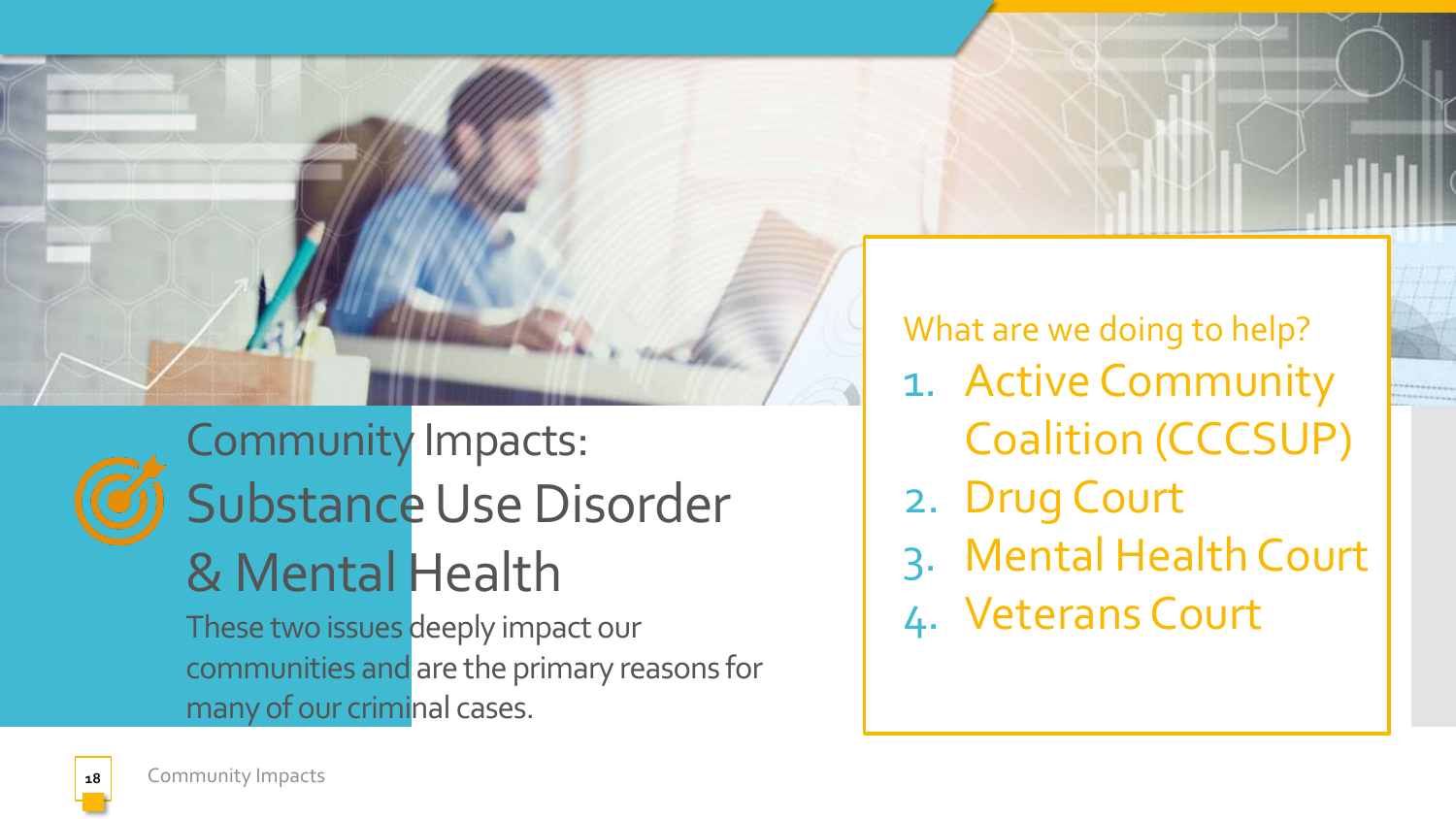### Cumberland County Coalition on Substance Use Prevention (CCCSUP)

**What Is It?**



Created in 2019 by District Attorney Jonathan Sahrbeck, this Coalition involves community members & stakeholders who meet, communicate, and network on issues in Cumberland County & discuss current & potential resources to help those dealing with Substance Use Disorder

#### **Who Is Involved?**



This Coalition meets every 6 weeks or so and connects people who are directly involved in treating Substance Use Disorder. Members include health care professionals, people who run treatment centers, advocates, law enforcement, State officials, people who provide housing, and people who have formerly dealt with Substance Use Disorder. Gordon Smith, the Governor's Director of Opioid Response, updates the group at each meeting.

#### **Why Is This Important?**



Substance Use Disorder impacts our communities at a staggering rate. While those who work tirelessly to counteract this epidemic are saving lives and doing great things, the need for more resources, more housing, and more treatment centers is steadily rising. Connecting people through this Coalition creates a valuable network for those providing services, with the goal being the ability to help people get treatment for their Substance Use Disorder, and saving lives.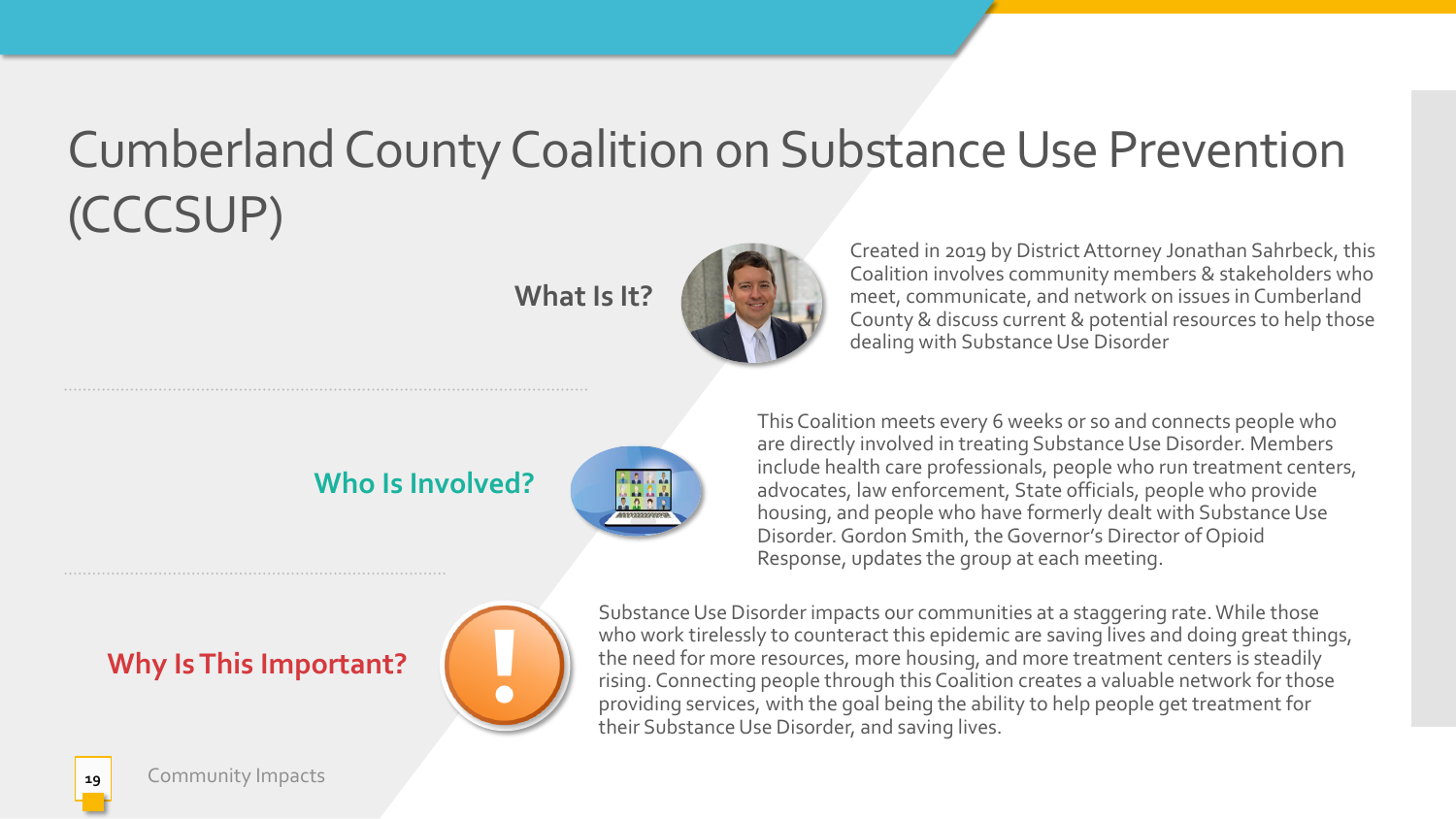### Organizations Involved In CCCSUP

South Portland Police Department Mental Health/Substance Use Disorder Liaison Portland Police Department Mental Health/Substance Use Disorder Liaison Westbrook Police Department Mental Health/Substance Use Disorder Liaison Falmouth Police Department Mental Health/Substance Use Disorder Liaison Scarborough Police Department Mental Health/Substance Use Disorder Liaison Windham Police & Fire Departments SoPoUnite Westbrook Partners for Prevention Casco Bay Collective Action Network Lake Region Collective Action Network Be The Influence The Opportunity Alliance Mercy Hospital/Northern Light Health Maine Health Portland Recovery Community Center Lake Region Recovery Community Center Maine Association of Recovery Residences City of Portland Public Health Windham Fire Dept Liberty Bay Recovery Pine Tree Recovery The Family Restored Department of Public Safety Department of Corrections Director of Opioid Response (Governor's Office) Department of Health and Human Services (DHHS)

Access Health (Brunswick) MaineWorks Maine Recovery Fund Alliance for Addiction & Mental Health Services Community Housing of Maine Keeping Kids Safe (Maine) Foundation House Preble Street Myrtle Street Sober Living Kennebunk Police Department Rotary Club US Senator Angus King's Office US Senator Susan Collin's Office US Representative Chellie Pingree's Office Westbrook Communities that Care DEA360 - Drug Enforcement Agency (DEA) Maine Health, Anti-Tabacco Services Grace House Easter Seals Maine RALI Maine Portland Downtown Addiction Policy Forum Maine Pretrial Services Mid Coast Hospital Just Love Worldwide Maine Prisoner Reentry Network (MPRN) 211Maine Cumberland County Sheriff's Office Portland Center for Restorative Justice Continued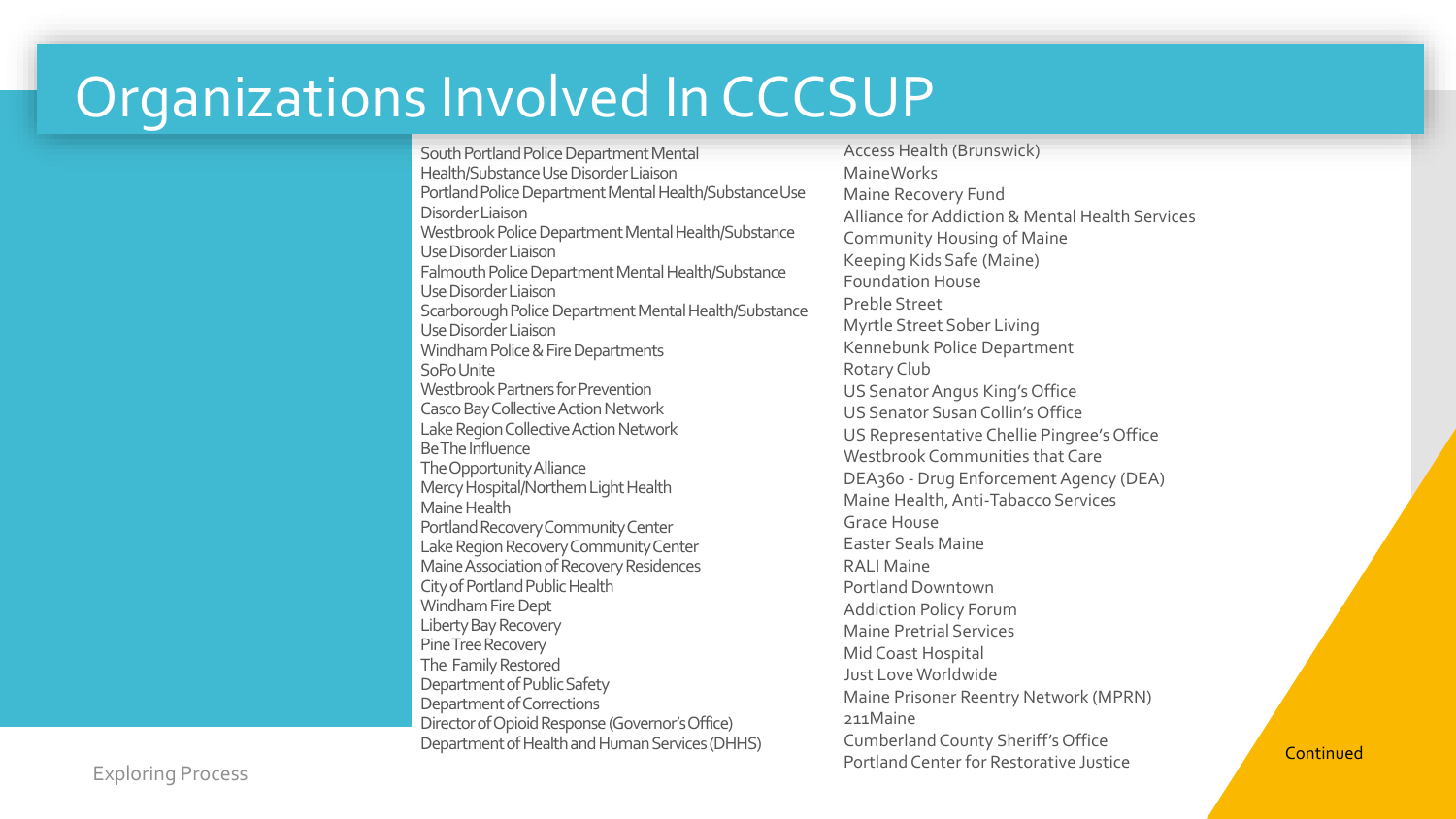### Organizations Involved In CCCSUP: Continued

Maine Center for Disease Control Courage House AWARE Recovery Adoptive & Foster Families of Maine, Inc. Veterans Affairs Suicide Prevention Coordinator Amistad Maine Milestone Recovery Journey Magazine Plymouth House Spurwink Greater Portland Health AmeriCorp Granite Recovery Centers Eric Girard Surviviors Speak USA If Only One Groups Recover Together Maine Behavioral Health The Transformation Project Protech Solutions (Good Grid) United Way of Southern Maine Crooked River Counseling Al-Anon Family Groups

Goodwill Workforce Solutions Hope For All Community Services LLC Tucker's House ME Recovery Advocacy Project El Rancho De la Vida Savita health Recovery Connections of Maine Maine OPTIONS Program St. Francis Recovery Center American Addiction Centers MaineHealth Center for Tobacco Independence Pine Tree Institute My Place Teen Center (Westbrook) Maine Resilience Building Network Rose's Room Financial Authority of Maine (FAME) Breaking the Cycle Cumberland County District Attorney's **Office**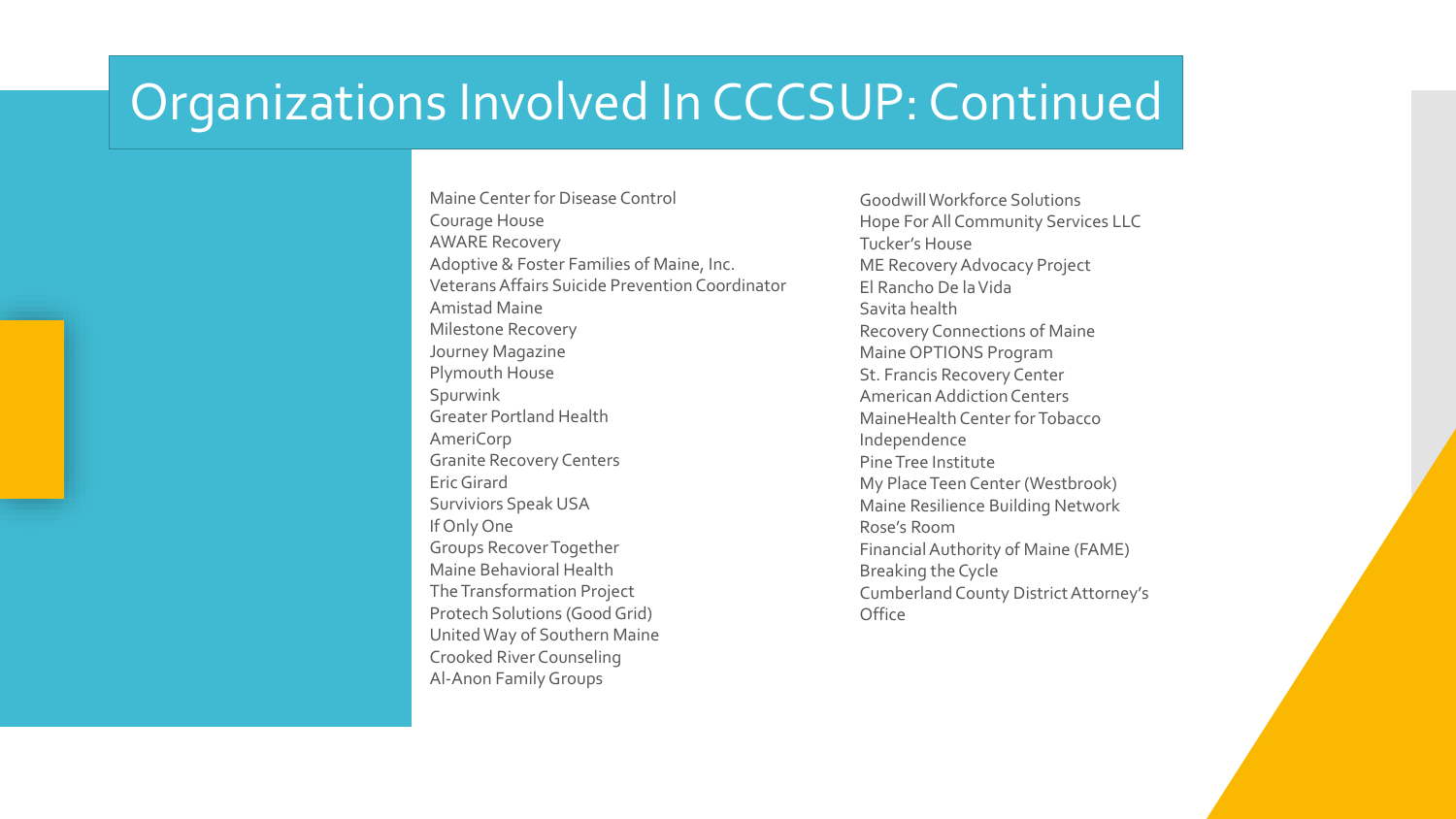### Drug Treatment Court

**What Is It?**



Drug Treatment Court is a special docket for individuals with criminal cases stemming from Substance Use. Individuals on this docket are offered treatment services while their cases are assessed as being "high risk" & "high need" for life-saving treatment.

#### **Who Is Involved?**



Involved in Drug Treatment Court are representatives from involved stakeholders: Judges, Prosecutors, Defense Attorneys, Treatment Services, Maine Pretrial Services, Probations, and the Clients (Defendants).

#### **Why Is This Important?**



Drug Treatment Court creates a space & treatment program for those who are facing charges or probation revocation and struggling with substance use disorders. The opportunity for treatment becomes part of the Court process, with the goal that graduates from Drug Treatment Court are less likely to later be involved in the criminal justice system.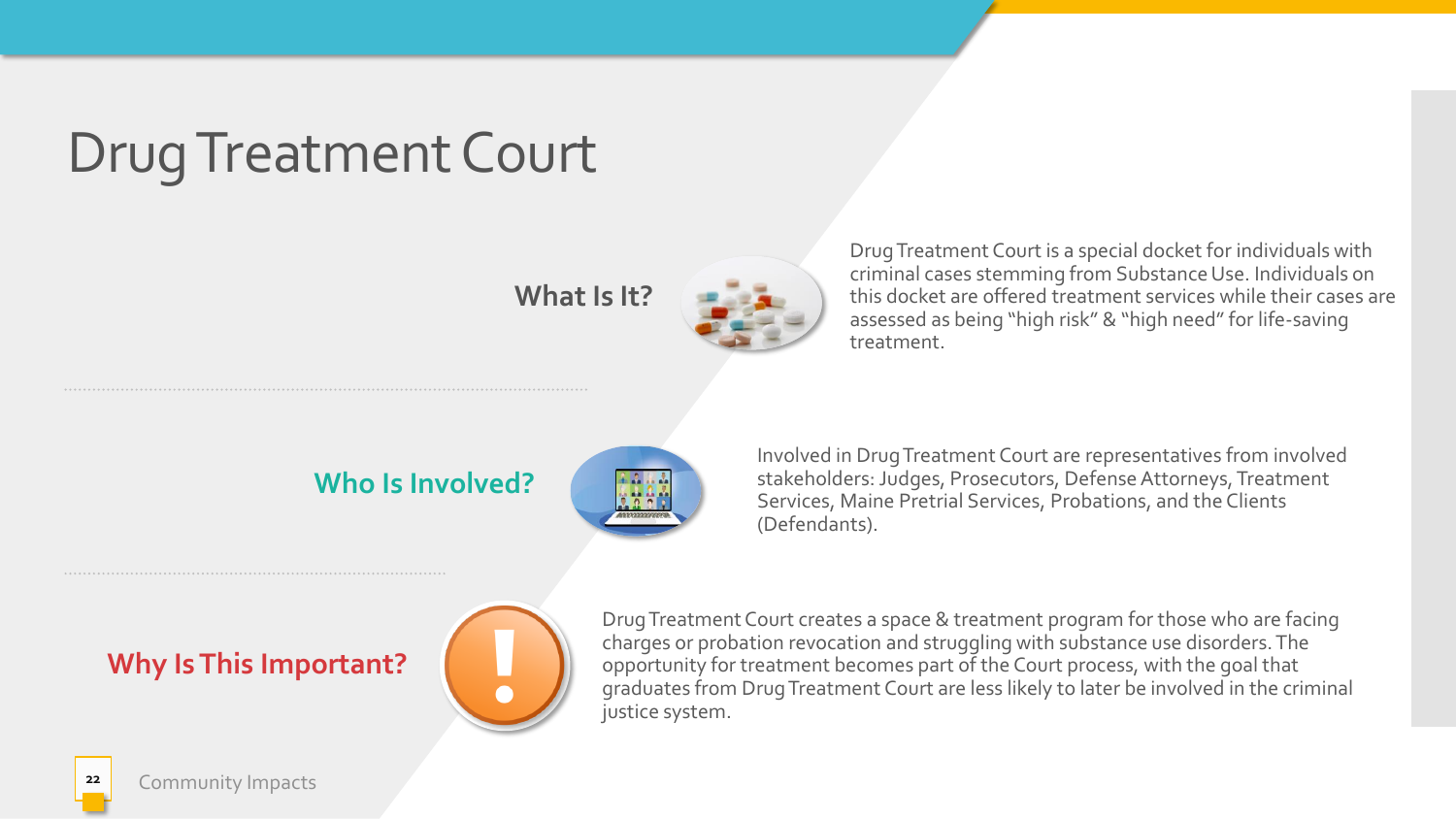### Veteran's Treatment Court

**What Is It?**



Veteran's Treatment Court is a specialty docket that helps 'high risk' and 'high needs' individuals involved in the criminal justice system and diverts them from regular Court. These individuals often suffer from PTSD stemming from their service, and may have a co-occurring substance use disorder.

#### **Who Is Involved?**



Involved in the Veteran's Court are our prosecutors, Judges, defense attorneys, and advocates for Veterans, Maine Pretrial Services, Probations, and the Clients (Defendants).

#### **Why Is This Important?**



This is important because taking past service into consideration informs the members of this Court regarding ongoing mental health issues or substance use disorder and can offer more treatment options for the individual. The goal of Veteran's Treatment Court is for those involved to later be less likely to cross paths with the criminal justice system.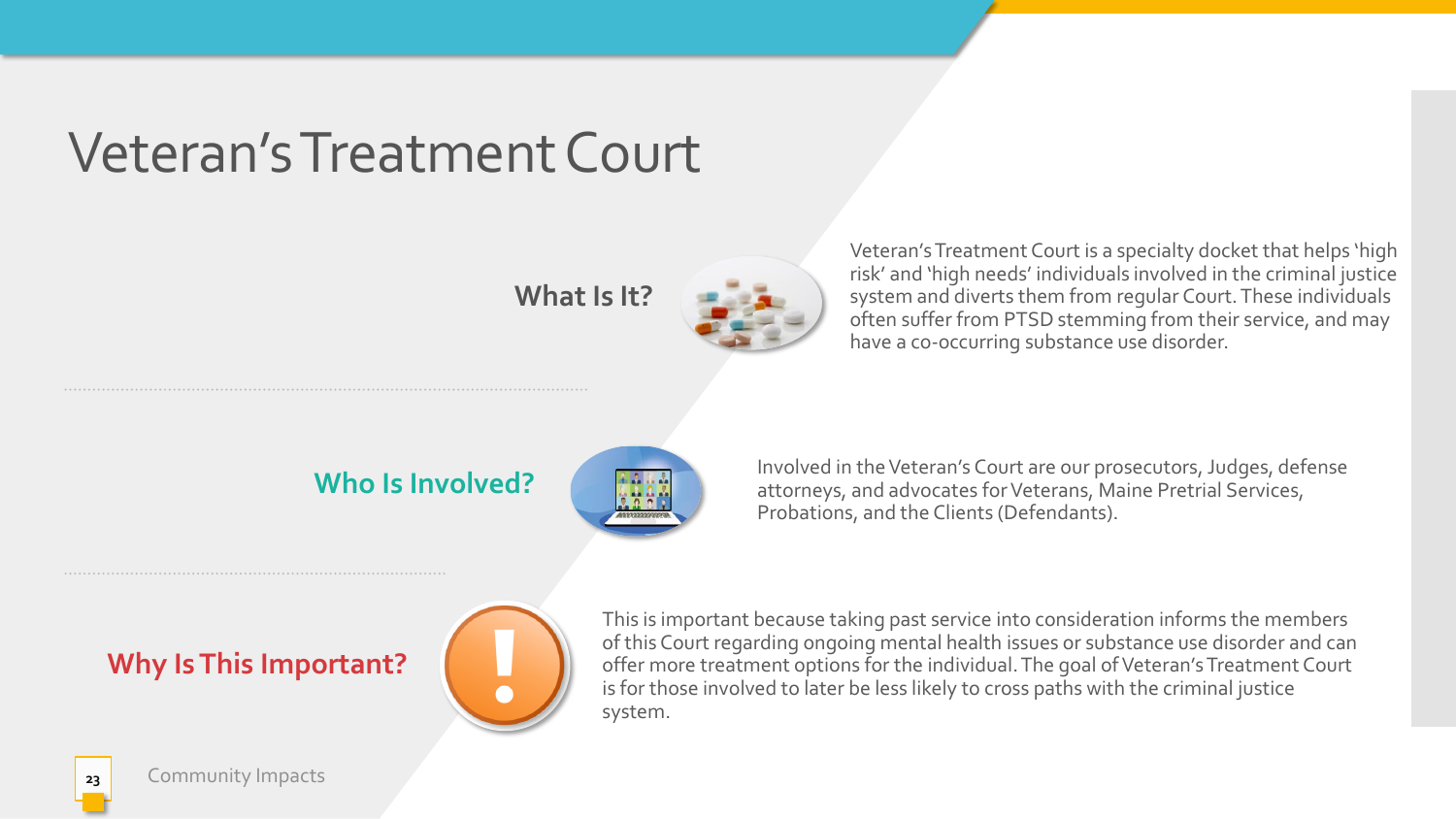### Mental Health Court

**What Is It?**



Mental Health Court addresses individuals with pending criminal cases who have been identified with mental health issues and Court-ordered evaluations for competency and/or criminal responsibility

#### **Who Is Involved?**



Involved in the Mental Health docket are our prosecutors, defense attorneys, DHHS (including State Forensics and intensive case managers) and Judges who work together in the best interests of justice and the individual charged with the crime

#### **Why Is This Important?**



This is important because addressing and working to meet the needs of an individual with a mental illness means getting to the root of an issue. In mental health court, the court process is stream-lined so that the individual receives the attention that he or she needs.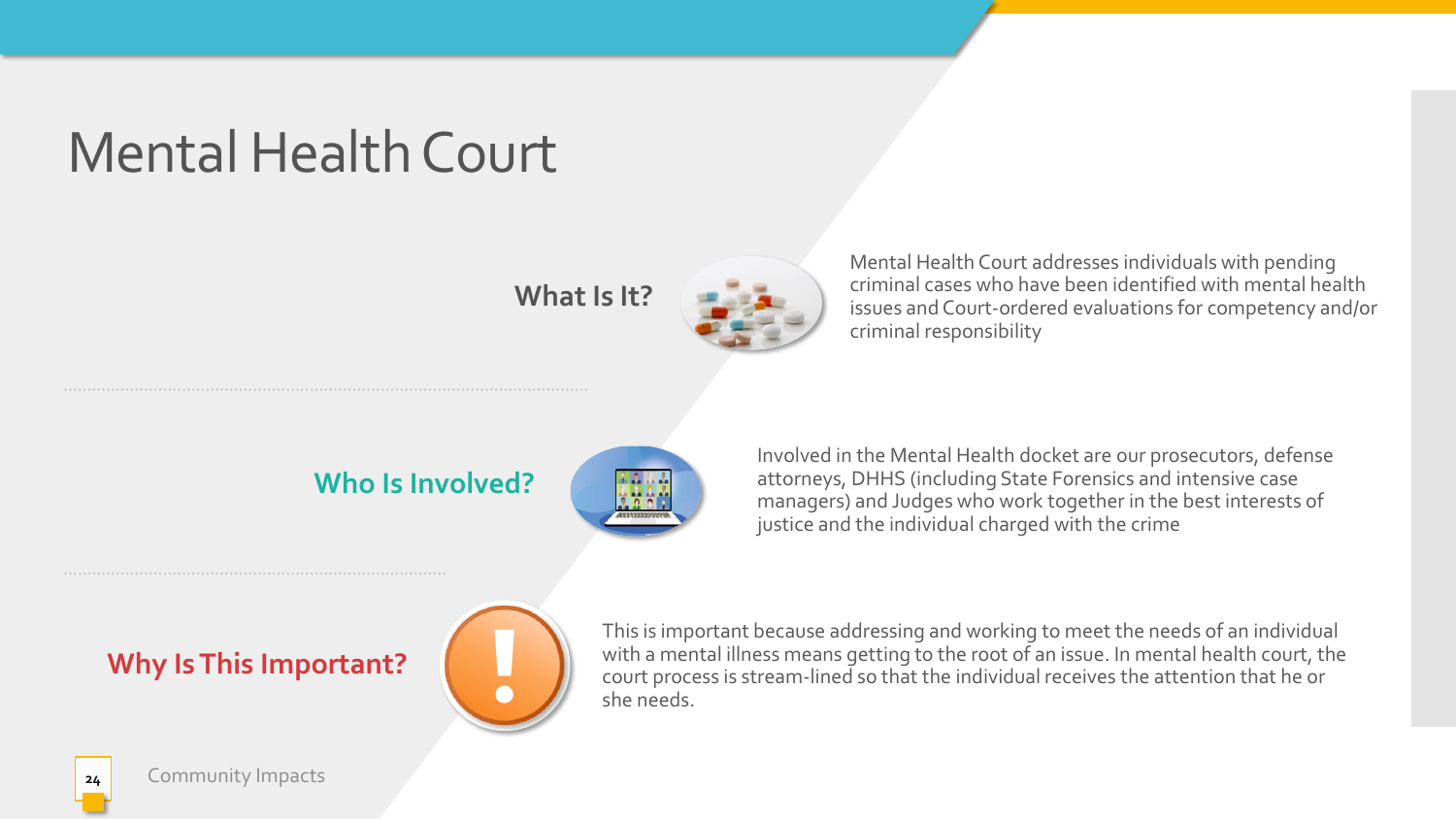# Cumberland County Mental Health Languishing Committee

The Cumberland County Mental Health Languishing Committee is comprised of a group of members from our DA's Office, the Defense Bar, the Court, the Jail, DHHS, Spurwink, Amistad, Community Housing of Maine, and Law Enforcement Mental Health Liaisons. This Committee was formed in 2018 out of concern for individuals and their need for proper mental health services.

The Committee meets every 2 weeks to try to move people from the criminal justice system to mental health treatment programs, while figuring out systemic changes needed within the criminal justice system to help further. The Committee was successful in streamlining the process and timing in which a person received an evaluation at the jail, and bringing necessary attention from legal counsel to their individuals in need.

Representative Rachel Talbot Ross worked with our Committee on legislation involving mental health issues, helping bring attention to the need for more mental health resources and the systemic flaws necessitating legislative changes. LD 1968 is still going through the legislative process.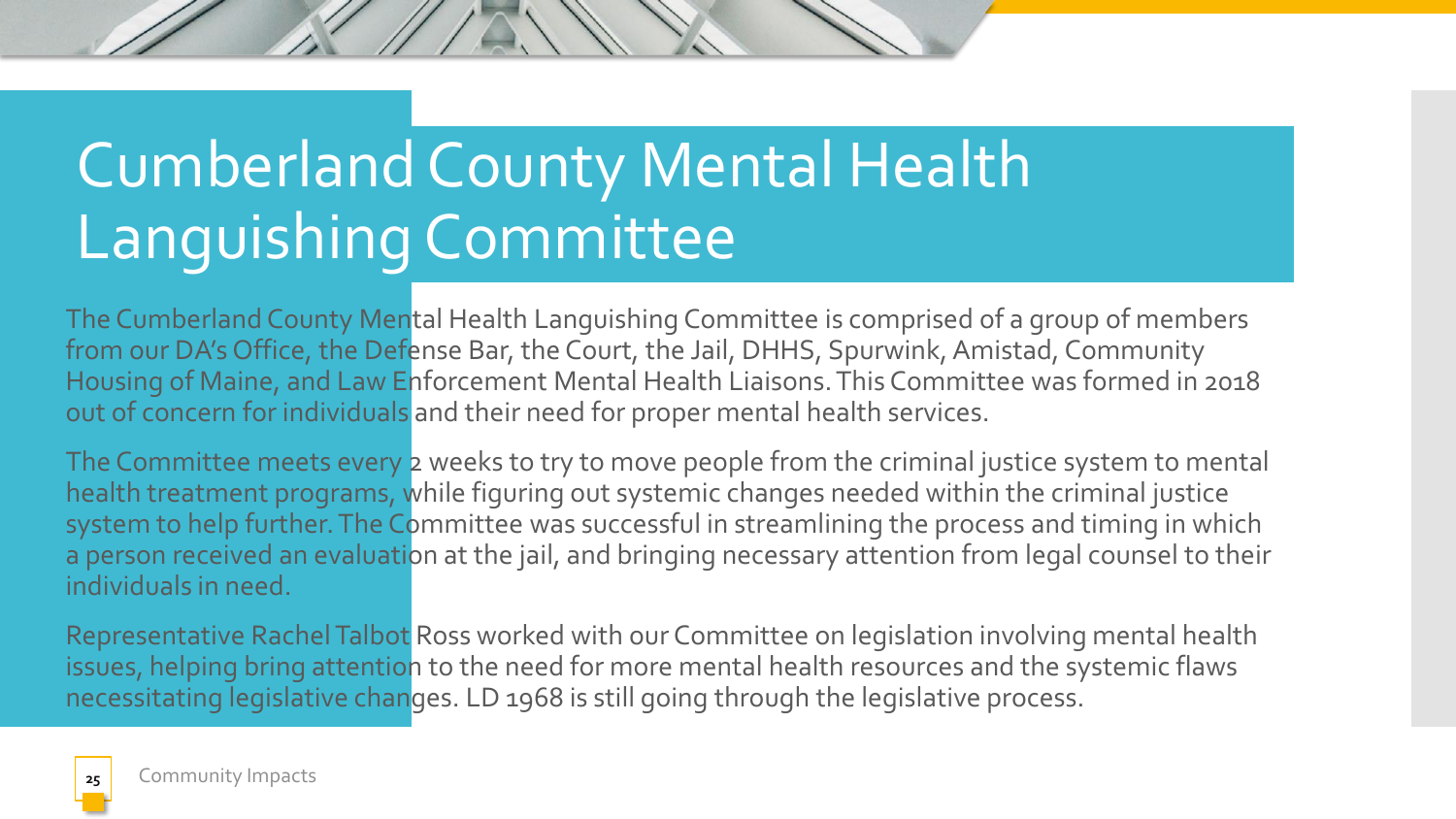### If You Struggle with Substance Use Disorder or a Mental Health Issue, You Are Not Alone

*Quick Resources for Substance Use Disorder:* Please contact our office for a comprehensive list by emailing districtattorney@cumberlandcounty.org

-The Opportunity Alliance – 207-874-1175 -Preble Street Resource Center – 207-874-1005 -Milestone – 207-775-4790  $-$ Pine Tree – 207-618-9611 -Liberty Bay – 855-607-8758 -M.A.R.R. (Maine Association of Recovery Residences) <u>https://www.mainerecoveryresidences.com/</u> -Grace House – 207-615-4356 -Foundation House – 207-791-2000 -Better Life Partners – 866-679-0831 -Groups Recover Together—207-560-3422 -AWARE Recovery –207-203-9097

*Quick Resources for Mental Health Issues* Please contact our office for a comprehensive list by emailing districtattorney@cumberlandcounty.org

-India Street Public Health Division 207-874-8446 -Cornerstone BHC 207-776-9990 -Preble Street Learning Collaborative -DHHS

If you have a medical emergency, seek attention immediately by calling 911. <u>If you feel unsafe, call 911 or your local Police Department for assistance.</u>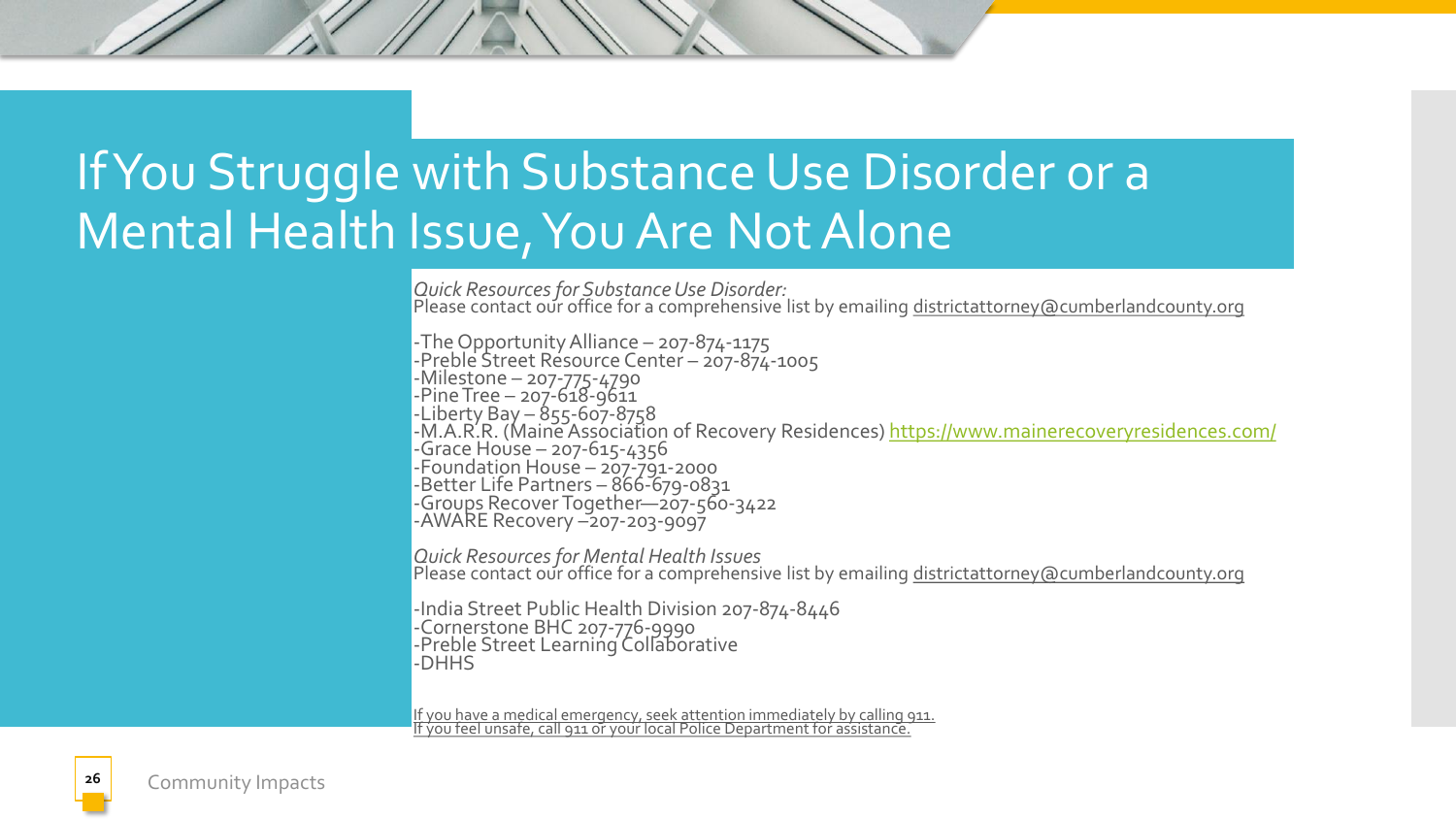

### Community Impacts: Domestic Violence & Sexual Assault

These crimes impact families-and children are often eye witnesses.

In 2019, DV assaults were 33.9% of the total number of assaults reported to law enforcement.

In 2019, District Attorney Sahrbeck added a prosecutor to the DV Unit, noting that added attention was needed for domestic violence cases, citing a 2018 report in which *half of the homicides that took place during the previous 3 years had their roots in domestic violence*

DV Prosecutors provide trainings to Law Enforcement regarding strangulations, which are known to lead to homicides

We have expanded relationships with advocacy groups like: Through These Doors The Violence Intervention Partnership Sexual Assault Response Services of Southern Maine (SSARSM)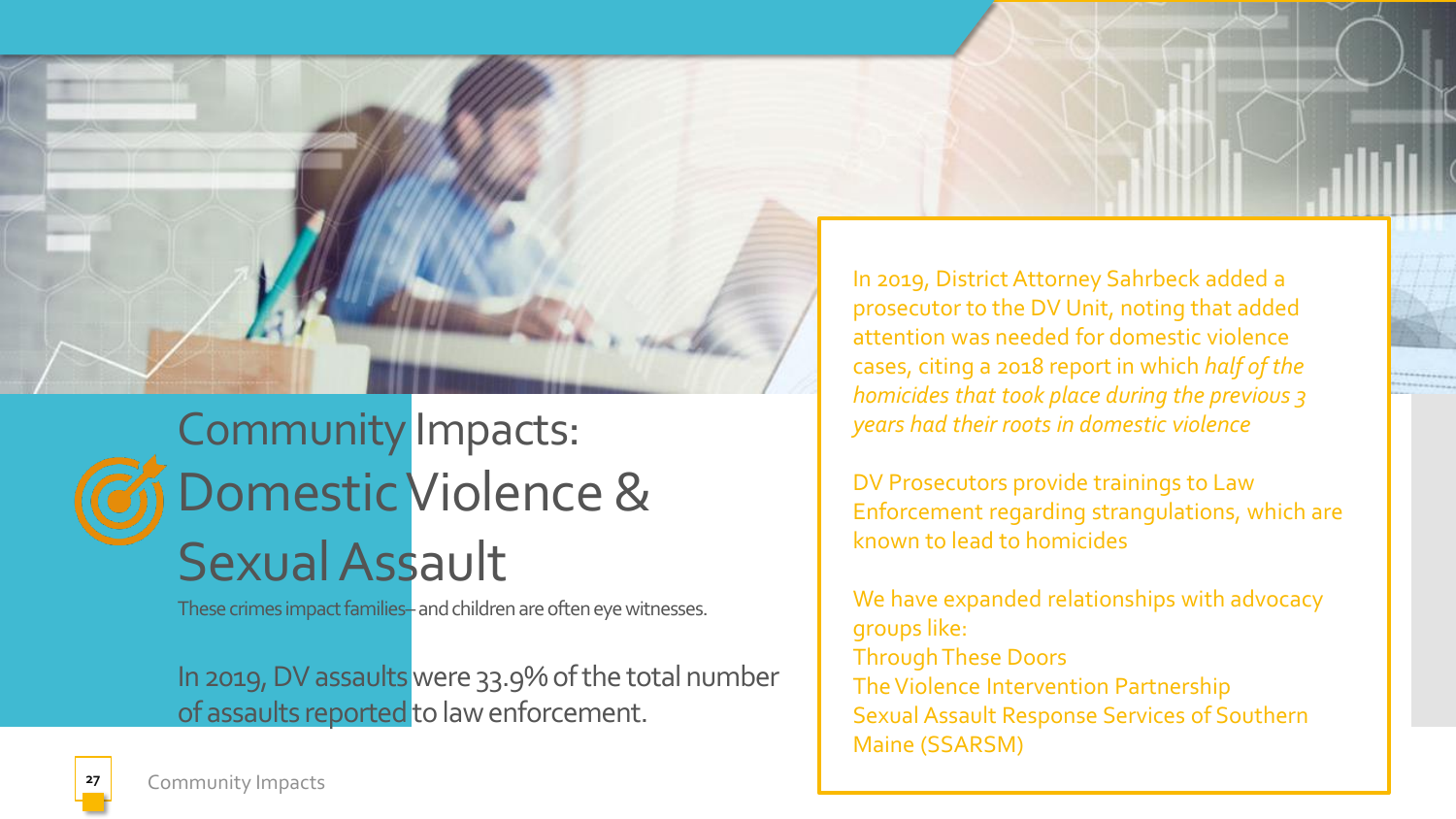### If you or a loved one are a victim of Domestic Violence, you are not alone

*Contact These Groups for Help & More Information*

Through These Doors: 1-800-537-6066

Sexual Assault Response Services of Southern Maine (SSARSM) Hotline: 1-800-871-7741

National Domestic Violence Hotline: 1-800-799-7233

If you are in danger, call 911 immediately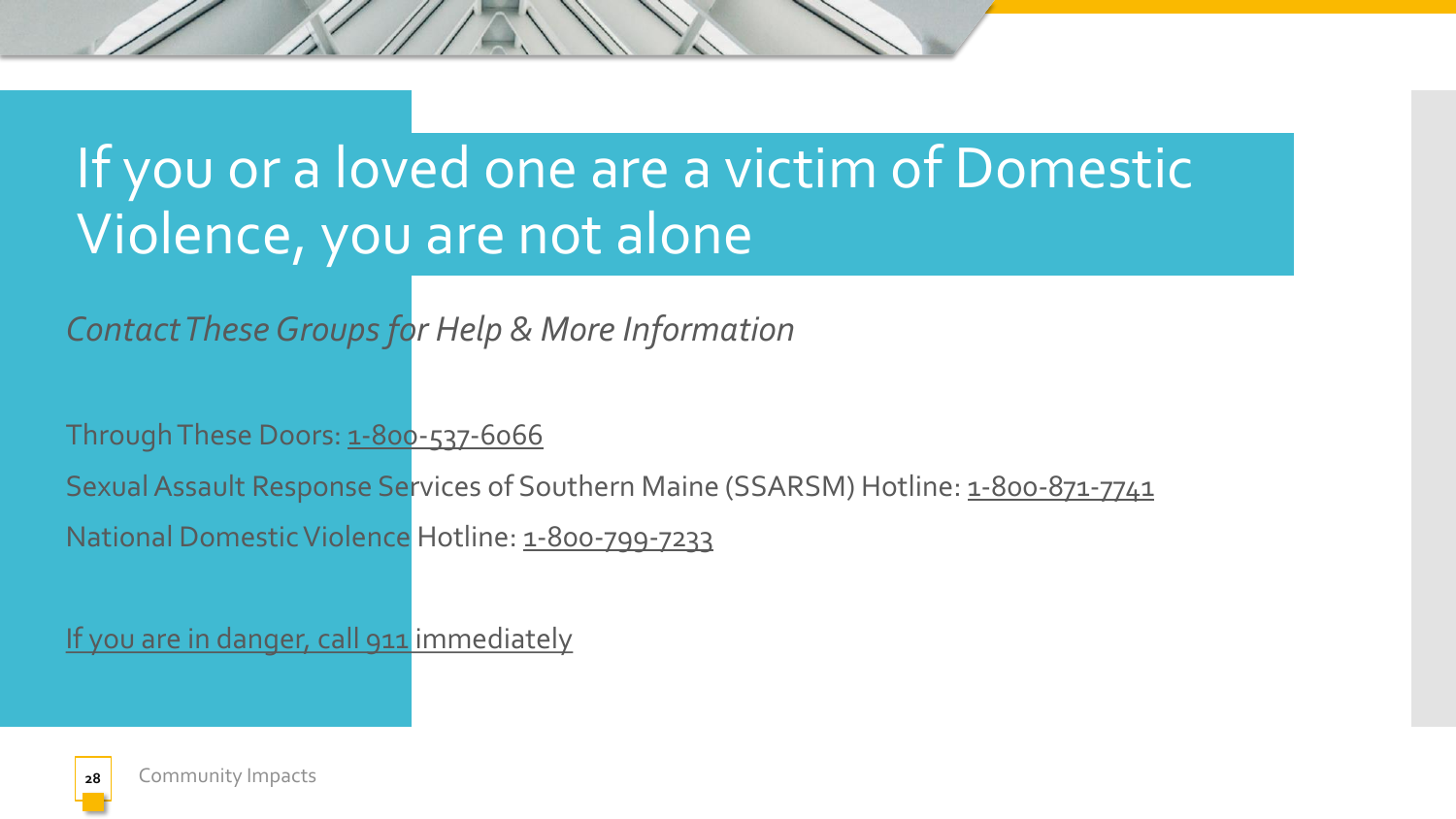

## Community Impacts: CHuman Trafficking Division

*Helping Victims Become Survivors*

Our Office was the first DA's Office in Maine to dedicate an Assistant District Attorney to focus on Human Trafficking.

Human Trafficking refers to sex trafficking &/or labor trafficking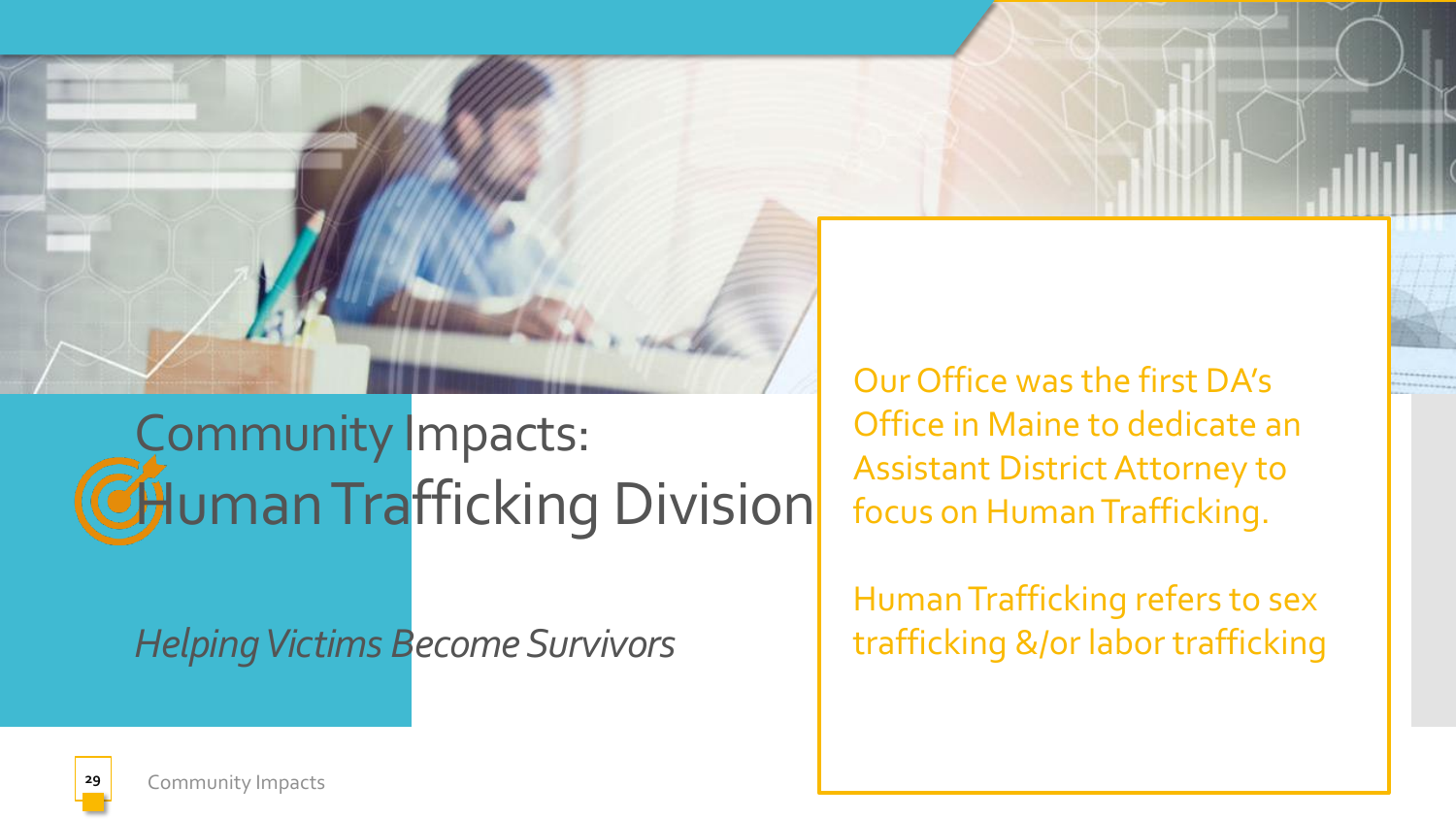## Human Trafficking

The District Attorney's Office does not tolerate exploitation. Our Office has a three pronged approach when prosecuting Human Trafficking:

- 1. Identify victims, offering services & support
- 2. Aggressively prosecute traffickers (commonly knows as `pimps')
- 3. Disrupt the 'market'

Every day that a trafficker is off the street, a victim may have an opportunity to escape their control. We try our best to ensure that traffickers are behind bars, and victims become survivors.

We recognize that market demand fuels human trafficking. Changing the behavior of people who think it is acceptable to buy sex and victimize others is key to disrupting this market.

Prostitution is not a victimless crime. There are consequences for fueling the market that is rampant with drug trafficking, victimization, assault, rape, and murder.

National Human Trafficking Hotline: 1-888-373-7888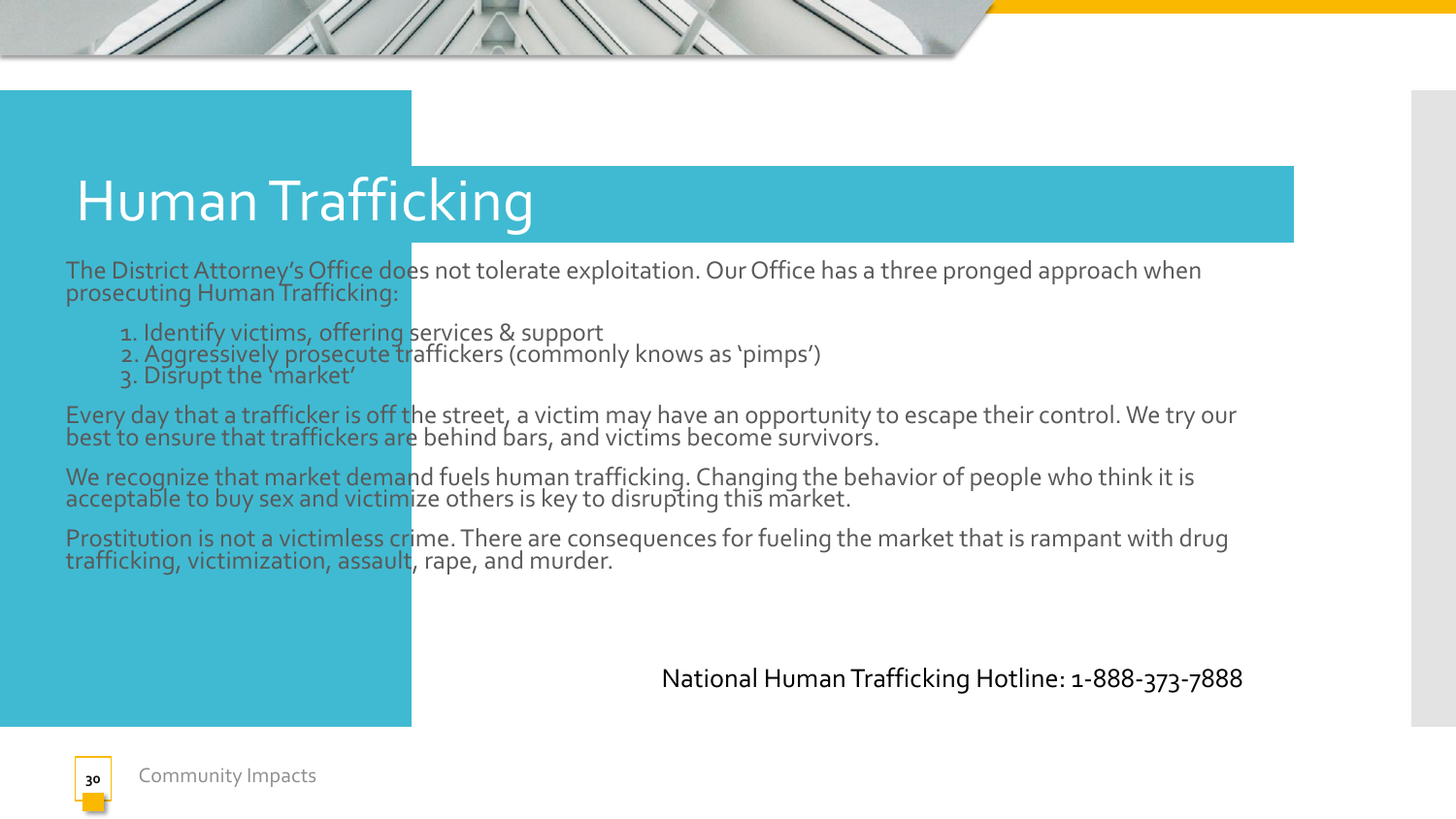

## Community Impacts: Juvenile Division

### *An Individualized Approach*

The Juvenile Division handles criminal cases that focus on balancing juvenile rehabilitation with the interest of victims and public safety.

This is a collaborative effort with community services and organizations, often resulting in successful alternatives to the formal Court process.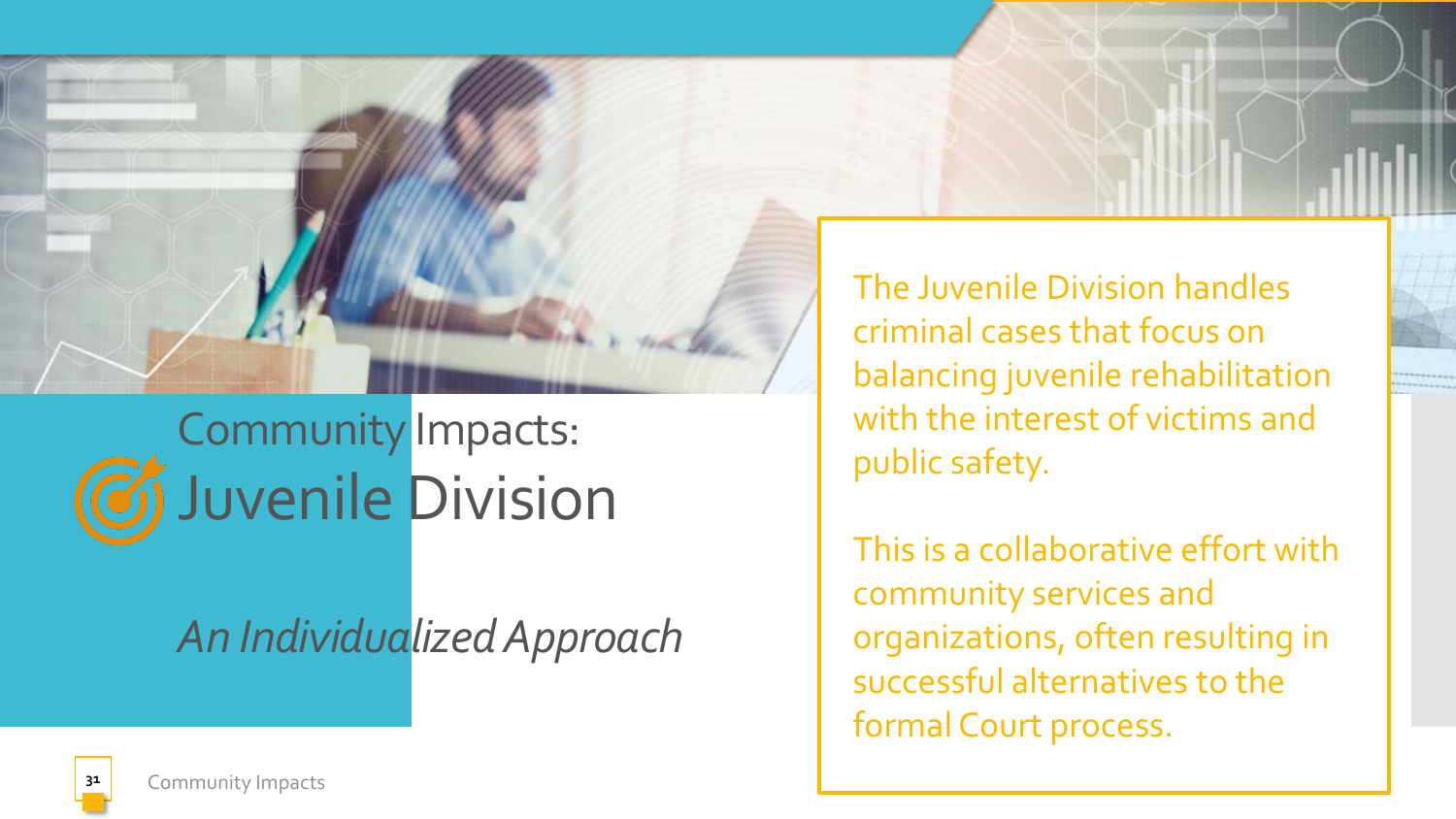### Juvenile Division: Rehabilitation & Court Alternatives

Our Juvenile Assistant District Attorneys collaborate with other agencies in taking an individualized approach to each youth's case, which often involves implementing community-based services that strengthen family systems, provide for needs & using restorative justice-based resolutions.

To do this, our office supports the diversion of many cases from entering Court since we understand that trauma that comes with involvement in the criminal justice system and incarceration.

In the past 4 years, 35% of all criminal cases submitted to the Juvenile Division found alternative resolutions outside the formal Court process.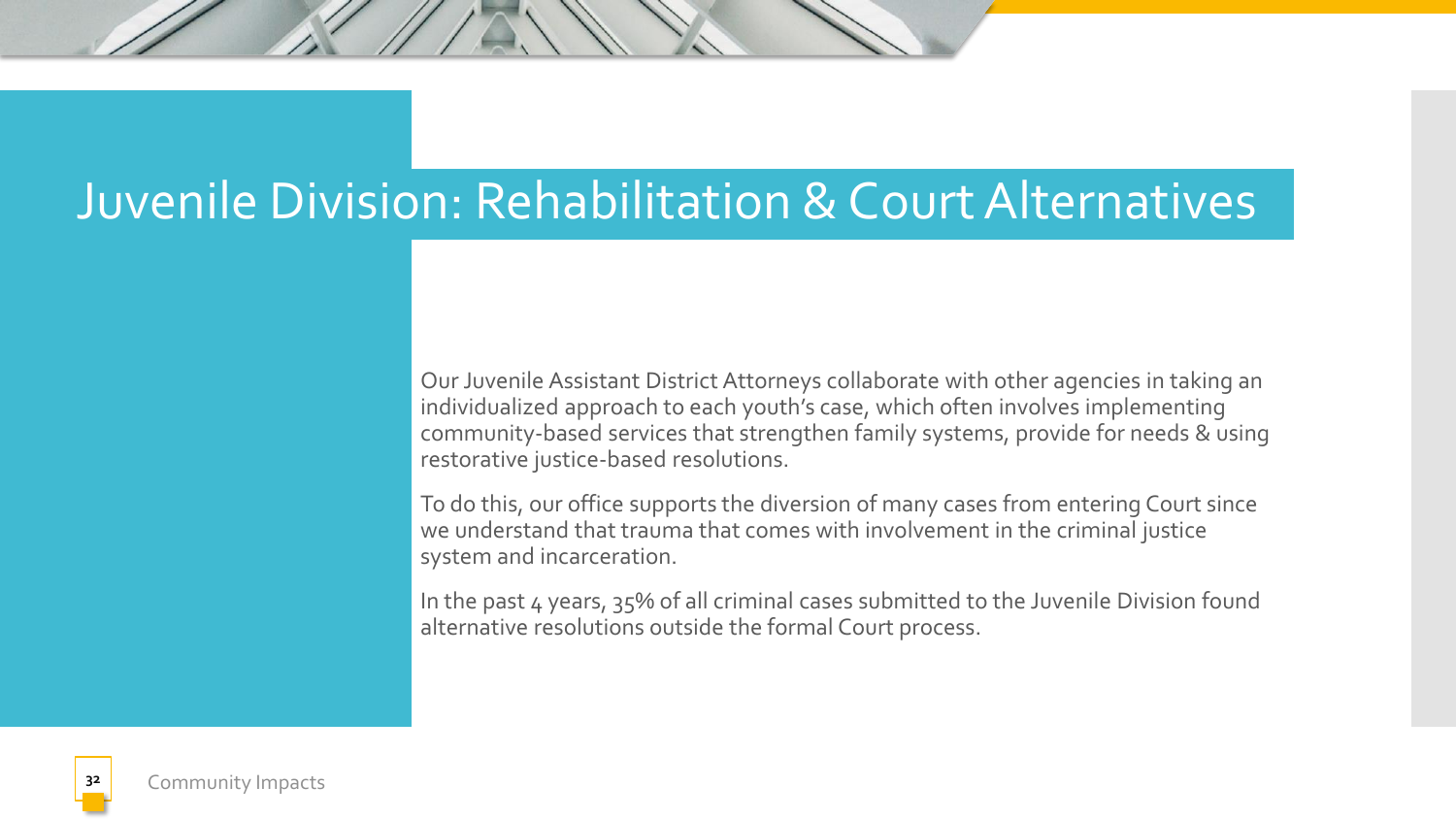### Data Collection Case Management System

2019: Cumberland & other counties shared with the Council of State Governments data for the "Justice Reinvestment Report" in Maine. Unfortunately, data regarding racial disparity was not included in the findings of the report.

2020 (summer): District Attorney Sahrbeck worked with Berry Dunn to have this data analyzed. 2021 (summer): Berry Dunn indicated that too many gaps existed in the case management system (CMS) to analyze it. In response, the new CMS currently being developed will address these gaps to provide the data, including data collection on racial disparities.

2021 (fall): District Attorney Sahrbeck is partnering with the University of Southern Maine for analysis of its data. A report is expected in 2022.